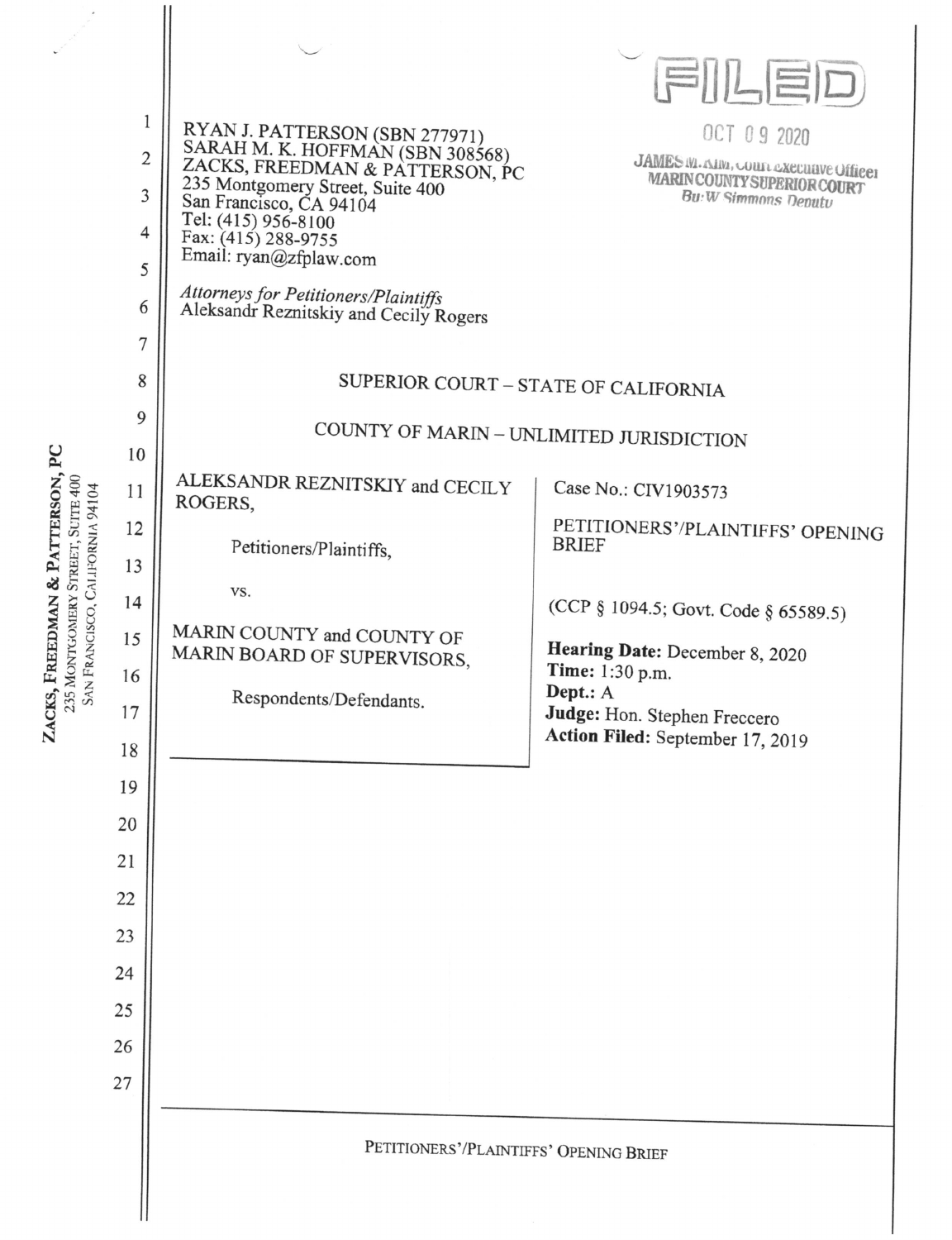| 1              | <b>TABLE OF CONTENTS</b>                                                                                                                  |
|----------------|-------------------------------------------------------------------------------------------------------------------------------------------|
| $\overline{2}$ | I.                                                                                                                                        |
| 3              | II.                                                                                                                                       |
| 4              |                                                                                                                                           |
| 5              | A.                                                                                                                                        |
| 6<br>7         | 1. The Housing Accountability Act Establishes The Standard of Review For                                                                  |
| 8              | 2. In An HAA Case, The Public Agency Bears The Burden Of Proof6                                                                           |
| 9              | 3.                                                                                                                                        |
| 10             | There Is Substantial Evidence That Would Allow A Reasonable<br>a.<br>Person To Conclude That The Project Is Code-Compliant 7              |
| 11             | b. The Denial Decision Impermissibly Relied On Wholly Subjective                                                                          |
| 12             | Standards, And The Project Complies Such Standards In Any                                                                                 |
| 13             | i.                                                                                                                                        |
| 14<br>15       | ii.<br>Natural transition and connection policies (BIO-2.3 and                                                                            |
| 16             | iii.<br>Wetland conservation policies (BIO-3.1) and stream                                                                                |
| 17<br>18       | Aesthetic policies and programs (DES-4.1 and DES-4.e) /<br>iv.<br>Residential design policies and programs (DES-3.b and                   |
| 19             | V.                                                                                                                                        |
| 20             |                                                                                                                                           |
| 21<br>22       | 5. The Court Should Order Approval Of The Project Because Respondent's                                                                    |
| 23<br>24       | 6. Even If The HAA Did Not Apply Here, Respondent's Denial Of The<br>Project Should Be Reversed Because Its Findings Are Not Supported By |
| 25<br>26<br>27 |                                                                                                                                           |
|                | $-i-$<br>PETITIONERS'/PLAINTIFFS' OPENING BRIEF                                                                                           |
|                |                                                                                                                                           |

**ZACKS, FREEDMAN** 

235 SAN

**&**

MONTGOMERY STREET, SUITE 400 FRANCISCO, CALIFORNIA 94104

**PATTERSON, PC**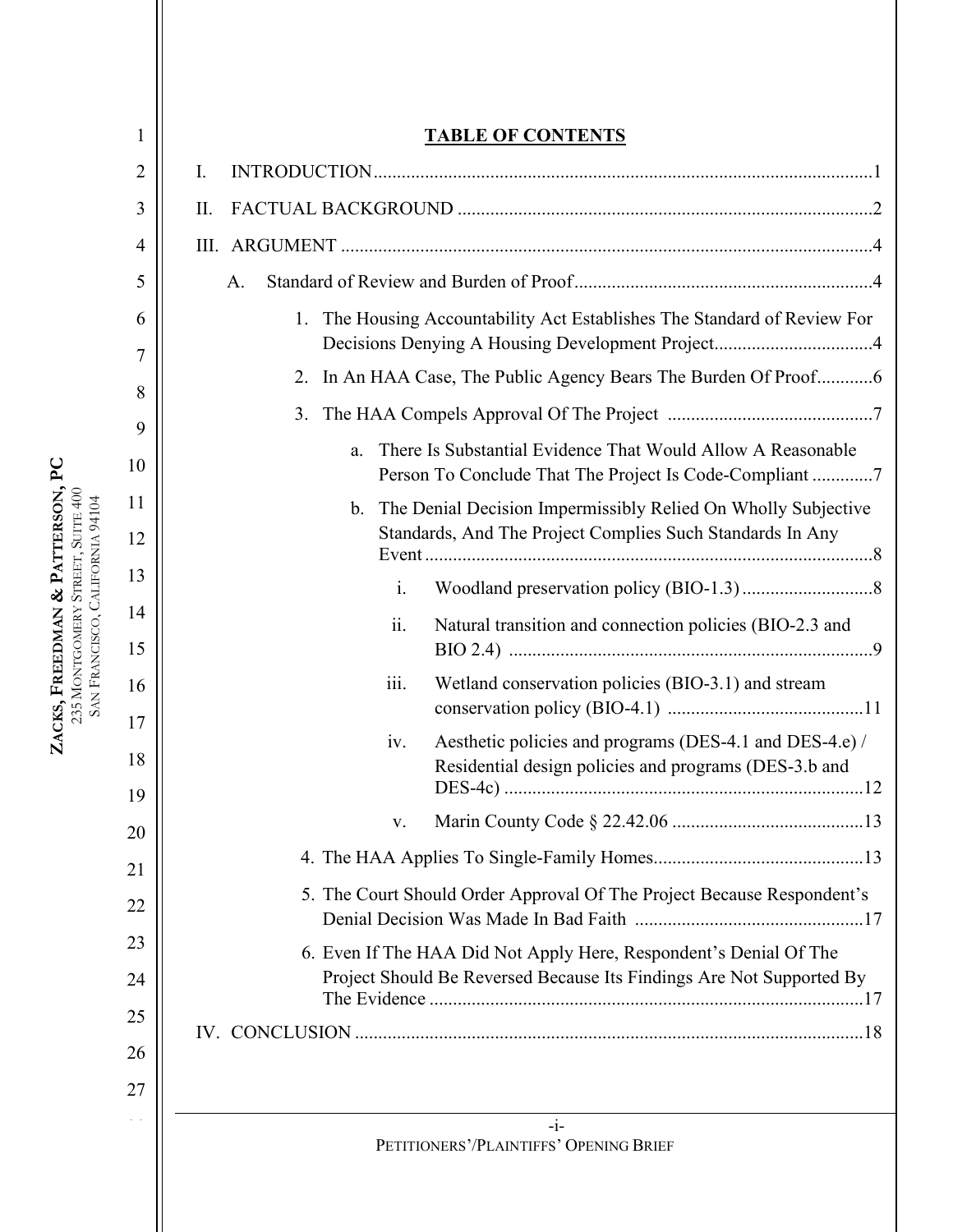## **TABLE OF AUTHORITIES**

| $\overline{2}$ | <b>Cases</b>                                                                              |
|----------------|-------------------------------------------------------------------------------------------|
| 3              |                                                                                           |
| 4              | Broadway, Laguna, Vallejo Ass'n v. Board of Permit Appeals of City and County             |
| 5              |                                                                                           |
| 6              |                                                                                           |
| 7              | California Teachers Assn. v. Governing Bd. of Rialto Unified School Dist. (1997)          |
| 8              |                                                                                           |
| 9              |                                                                                           |
| 10             | East West Bank v. Rio School District (Cal. App. 2d Dist. 2015) 235 Cal. App. 4th 742  16 |
| 11             | Honchariw v. County of Stanislaus (2011) 200 Cal.App.4th 1066  5, 6, 12, 14               |
| 12             |                                                                                           |
| 13             |                                                                                           |
| 14             | San Dieguito Partnership v. City of San Diego (1992) 7 Cal.App.4th 748 15                 |
| 15             | Tesco Controls, Inc. v. Monterey Mechanical Co. (2004) 124 Cal.App.4th 780 15             |
| 16             | <b>Statutes</b>                                                                           |
| 17             |                                                                                           |
| 18             |                                                                                           |
| 19             |                                                                                           |
| 20             |                                                                                           |
| 21             |                                                                                           |
| 22             |                                                                                           |
| 23             |                                                                                           |
| 24             |                                                                                           |
| 25             |                                                                                           |
| 26             |                                                                                           |
| 27             |                                                                                           |

**ZACKS, FREEDMAN & PATTERSON, PC** 235 SAN MONTGOMERY STREET, SUITE 400 FRANCISCO, CALIFORNIA 94104 1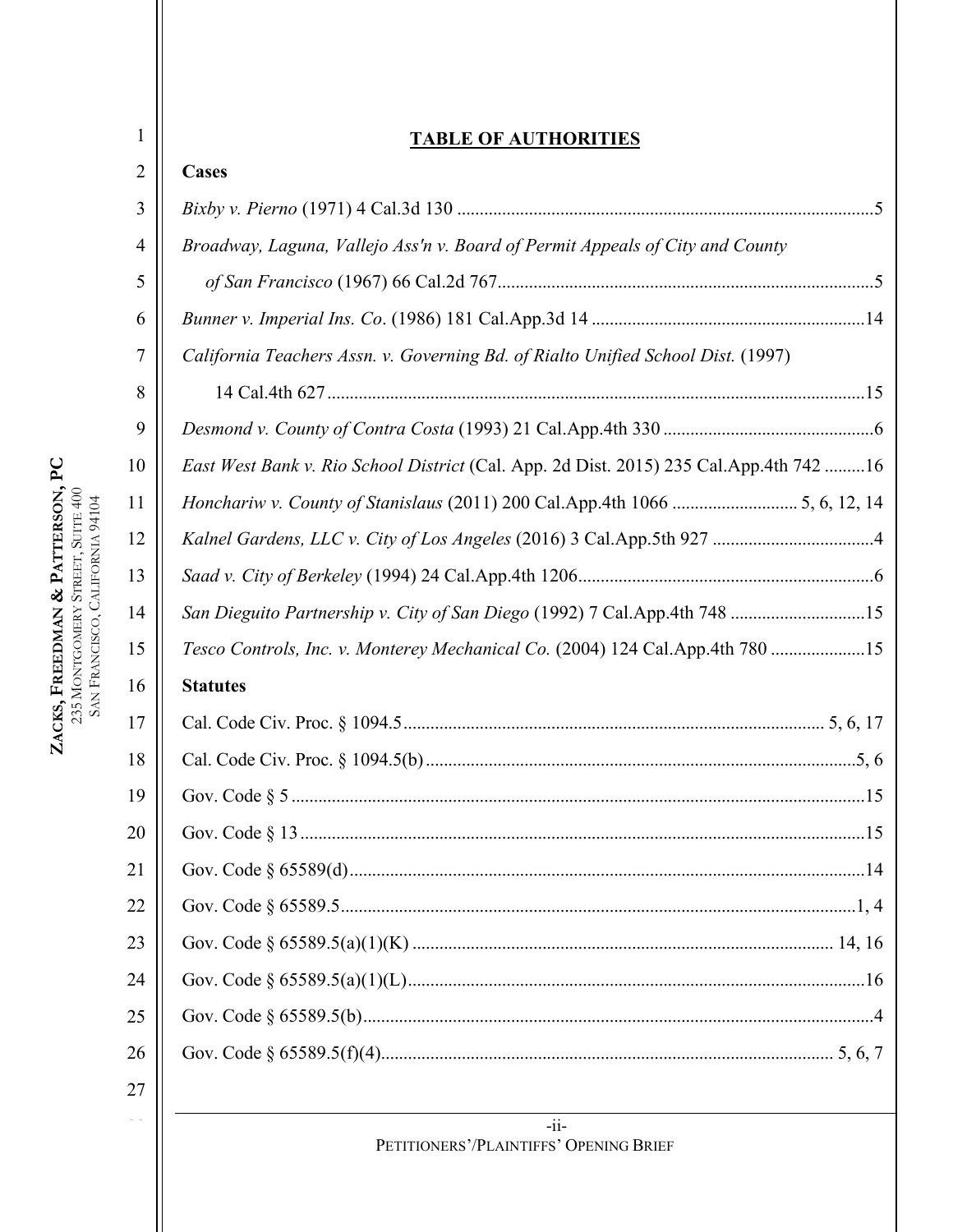| $\mathbf{1}$   |                                                   |
|----------------|---------------------------------------------------|
| $\overline{2}$ |                                                   |
| 3              |                                                   |
| 4              |                                                   |
| 5              |                                                   |
| 6              |                                                   |
| 7              |                                                   |
| 8              |                                                   |
| 9              |                                                   |
| 10             |                                                   |
| 11             | <b>Other Authorities</b>                          |
| 12             |                                                   |
| 13             |                                                   |
| 14             |                                                   |
| 15             |                                                   |
| 16             |                                                   |
| 17             |                                                   |
| 18             |                                                   |
| 19             |                                                   |
| 20             |                                                   |
| 21             |                                                   |
| 22             |                                                   |
| 23             |                                                   |
| 24             |                                                   |
| 25             |                                                   |
| 26             |                                                   |
| 27             |                                                   |
|                | $-iii-$<br>PETITIONERS'/PLAINTIFFS' OPENING BRIEF |
|                |                                                   |

ZACKS, FREEDMAN & PATTERSON, PC  $235$  MONTGOMERY STREET, SUITE  $400$  SAN FRANCISCO, CALIFORNIA  $94104$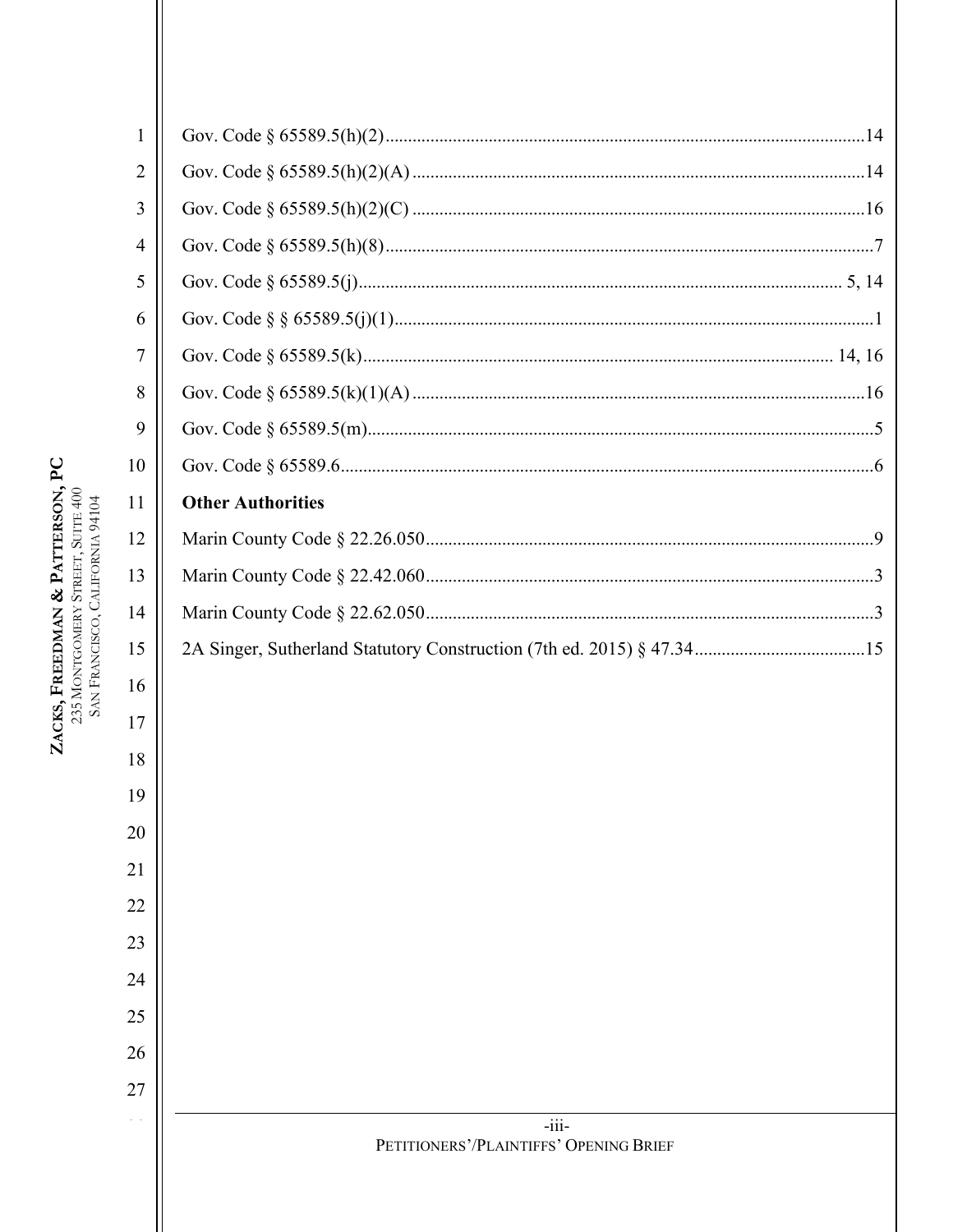1

2

3

4

5

6

7

8

9

17

18

19

20

21

22

23

24

25

26

27

#### **I. INTRODUCTION**

In 2016, Aleksandr Reznitskiy and Cecily Rogers (collectively, "Petitioner") proposed to build a modest home for their family at 308 Los Angeles Blvd., San Anselmo (the "Property"), a vacant, residentially-zoned parcel of land in Marin County (the "Project"). The Project went through months of environmental review and vetting by Marin County agencies. The Marin County Planning Division determined that it complies with all applicable Code requirements and approved the Project on February 25, 2019. (Administrative Record ("AR"), 372.) However, neighbors of the Property filed an appeal challenging the approval of the Project. (AR, 250.) Planning Staff again recommended approval of the Project. (AR, 034.) The County of Marin Planning Commission ("Commission") granted the neighbors' appeal, unlawfully denying the Project. (AR, 040.)

Petitioner appealed the Project denial to the Marin County Board of Supervisors ("Board," AR, 007). The Board repeated the errors of the Commission and upheld the denial decision. In doing so, the Board violated state law, including the Housing Accountability Act (Gov. Code § 65589.5 *et seq.*, "HAA"). The HAA was enacted in 1982 (and recently strengthened) to address the desperate need for housing in California, squarely targeting the "activities and policies of many local governments that limit the approval of housing [and] increase the cost of land for housing." (*Id*.) The HAA requires local agencies to approve a proposed "housing development project" if it complies with "objective general plan, zoning, and subdivision standards and criteria." (Gov. Code § 65589.5(j)(1).) A local agency may only disapprove a code-compliant project if it makes "written findings supported by a preponderance of the evidence on the record" that the project would have a "specific, adverse impact upon the public health or safety" that cannot be mitigated. (*Id.*)

Here, the Project complies with all "applicable, objective general plan, zoning, and subdivision standards and criteria" (Gov. Code  $\S$  65589.5(j)(1)) and would build housing suitable for a local family on an undeveloped, residentially-zoned lot. However, the County of Marin, through its Planning Commission and Board of Supervisors (collectively,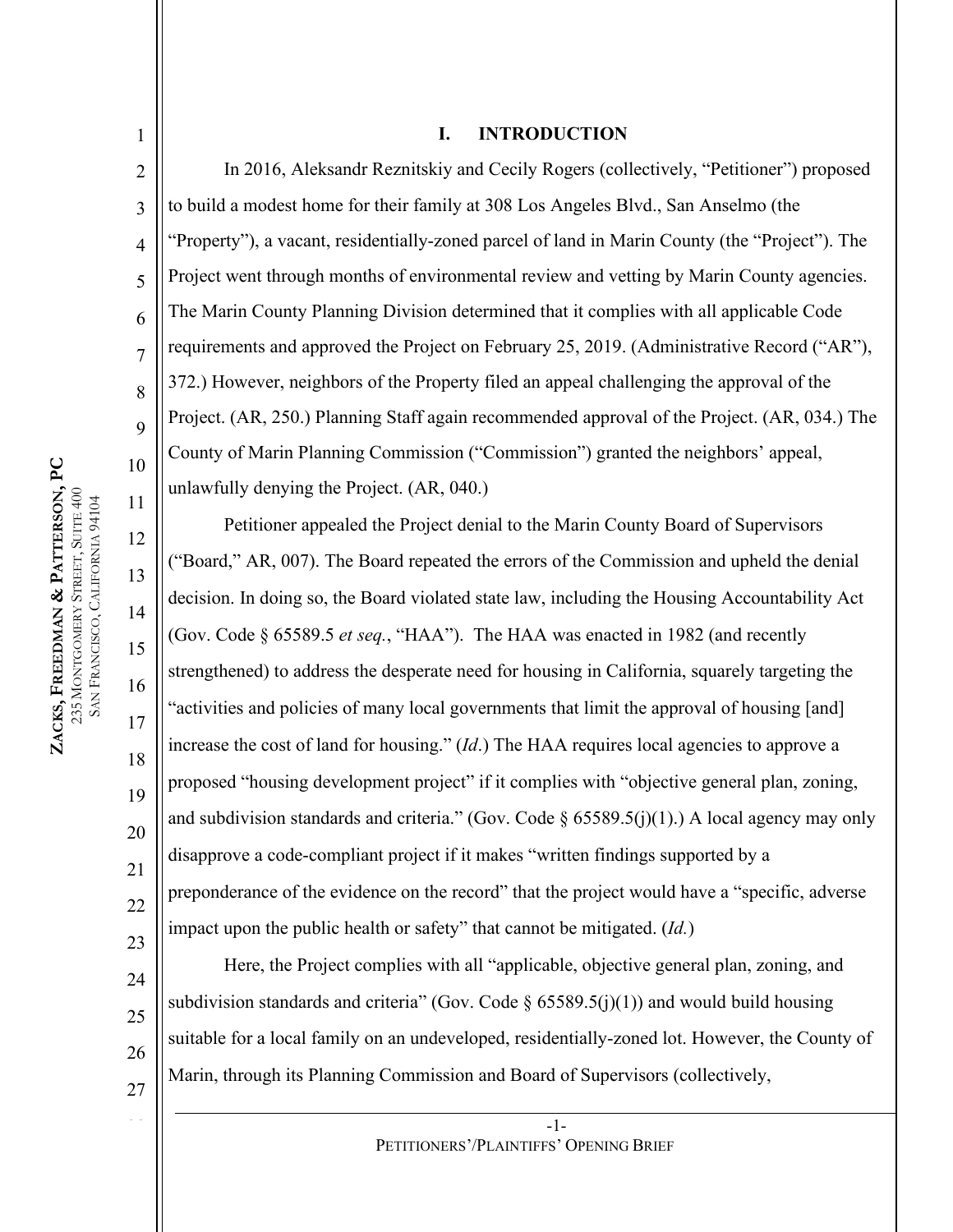2

3

5

7

8

9

10

11

12

4 6 "Respondent"), yielded to neighbor opposition and denied the Project for unlawful reasons. Respondent's denial decision did not identify any objective standards with which the Project was allegedly non-compliant. Nor did Respondent make written findings, based on a preponderance of the evidence, that the Project would have unmitigable health and safety impacts. Rather, Respondent asserted that the HAA does not apply to the Project because it proposes a single-family home. This is a specious attempt to circumvent the HAA, which clearly compels approval of the Project.

#### **II. FACTUAL BACKGROUND**

On July 21, 2016, Petitioner submitted an application to the Planning Division of the Marin County Community Development Agency ("Planning Division") to build a single family home and Accessory Dwelling Unit ("ADU") on the Property. The Property is a vacant lot that is surrounded by developed properties. It is steeply sloped and has a limited buildable area.

13 14 15 16 17 18 19 The Project proposes to build a two-story home on the lowest part of the Property. As there is currently no vehicular access to the Property, the Project also includes an access road, a bridge over an ephemeral stream on the Property, and a driveway that includes a required emergency turnaround area. At the urging of Planning Division staff who said the Project was too bulky, and they would not approve it unless it was reduced in size, Petitioner agreed to remove the proposed ADU and reduced the size of the Project from 5,145 square feet to 3,872 square feet. (AR, 188; Petitioner's Request for Judicial Notice ("RJN"), Exh. A.)

20 21 22 23 24 25 On October 29, 2018, the Planning Division approved a draft Mitigated Negative Declaration ("MND") for the Project, which determined, on the basis of multiple expert reports, that any potentially significant environmental effects of the Project had been "mitigated by modifications to the project, so that the potential adverse effects are mitigated to a point where no significant effects would occur." (AR, 054.) The draft MND was circulated for public comment on November 13, 2018.

- 26
- 27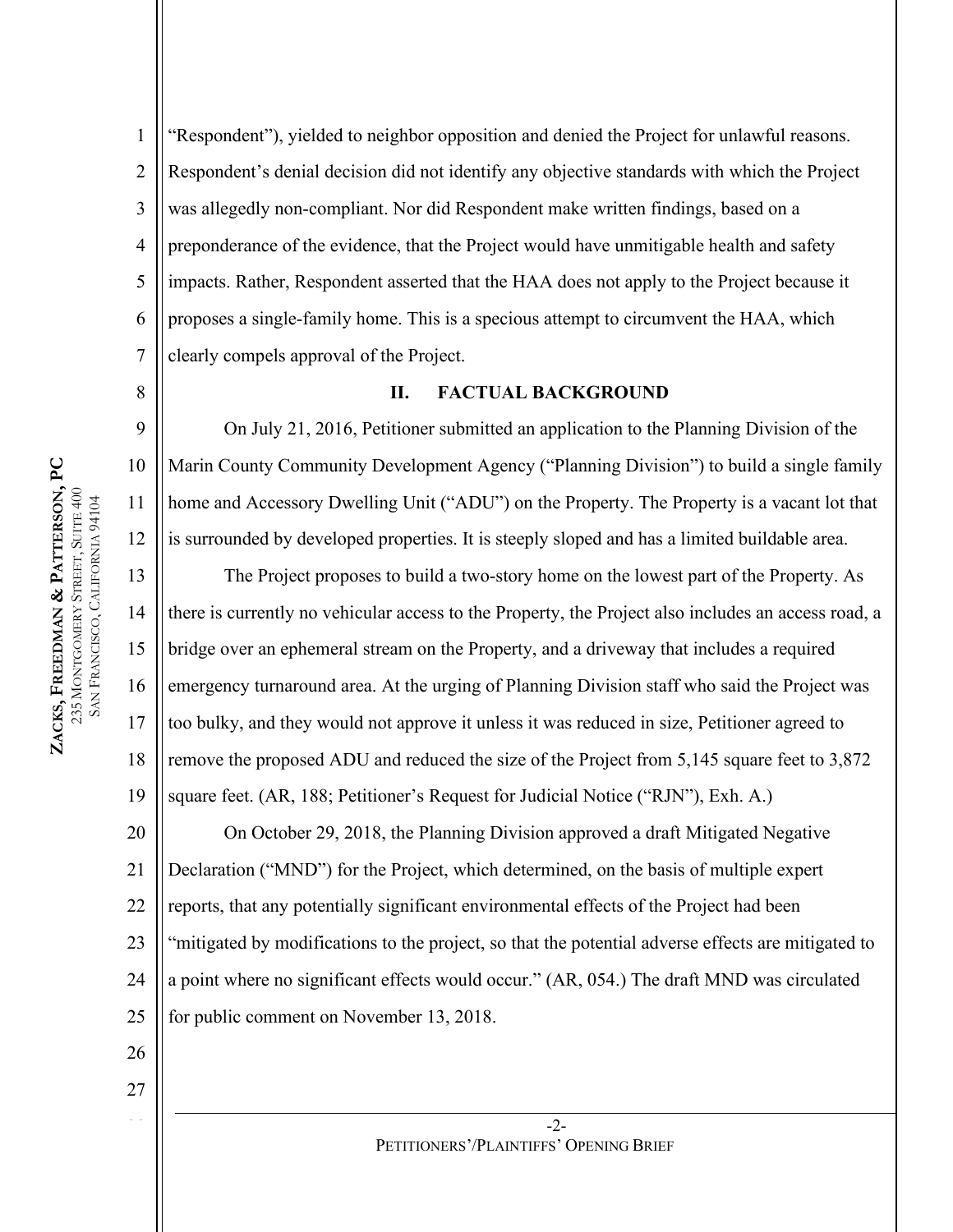1

2

3

4

5

7

9

10

11

6 8 On February 25, 2019, based upon substantial evidence and after receiving public comment, the Planning Division certified the draft MND and approved the Design Review and Tree Removal Permit for the Project (the "Permits," AR, 372). In its Administrative Decision granting approval of the Project, the Planning Division found that the Project is consistent with the Marin Countywide Plan, satisfies the Marin County Code's mandatory findings for design review (Marin County Code § 22.42.060), and satisfies the mandatory findings for a tree removal permit (Marin County Code § 22.62.050). The approval decision noted, *inter alia*, that because Petitioner had reduced the size of the project, "the design of the house fits as closely as it possibly can with the intent behind the Single-Family Residential Design Guidelines," and the Project complied with all such guidelines. (AR, 374.)

12 13 14 15 16 17 18 19 On March 11, 2019, a neighbor appealed the Permit to the Marin County Planning Commission, arguing that the Project was too large and not compatible with the character of the neighborhood. (AR, 252.) Planning Division staff recommended that the Commission deny the neighbor's appeal and sustain the Planning Division's approval of the Permits. (AR, 034). Planning staff prepared a draft resolution holding that the bases of the neighbor's appeal were "insufficient to overturn" the approval of the Permits, and the Project is "consistent with the goals and policies of the Marin Countywide Plan." (AR, 277, 230.) Nevertheless, on May 13, 2019, the Commission granted the appeal and denied the Project, on the basis that the Project allegedly does not comply with the Marin Countywide Plan. (AR, 369.)

20 21 22 23 24 Petitioner appealed the Commission's denial of the Project to the Marin County Board of Supervisors. (AR, 206.) The Project's engineers and architects addressed the issues raised by the neighbors in letters to the Board dated July 23, 2019 (AR, 187) and August 12, 2019 (AR, 206), and provided additional evidence refuting the neighbors' contentions. (RJN,  $Exh. B$ ).

25 26 The Board conducted a public hearing on August 13, 2019, and adopted Resolution No. 2019-96 (the "Denial Resolution," AR, 215). The Denial Resolution denied the appeal and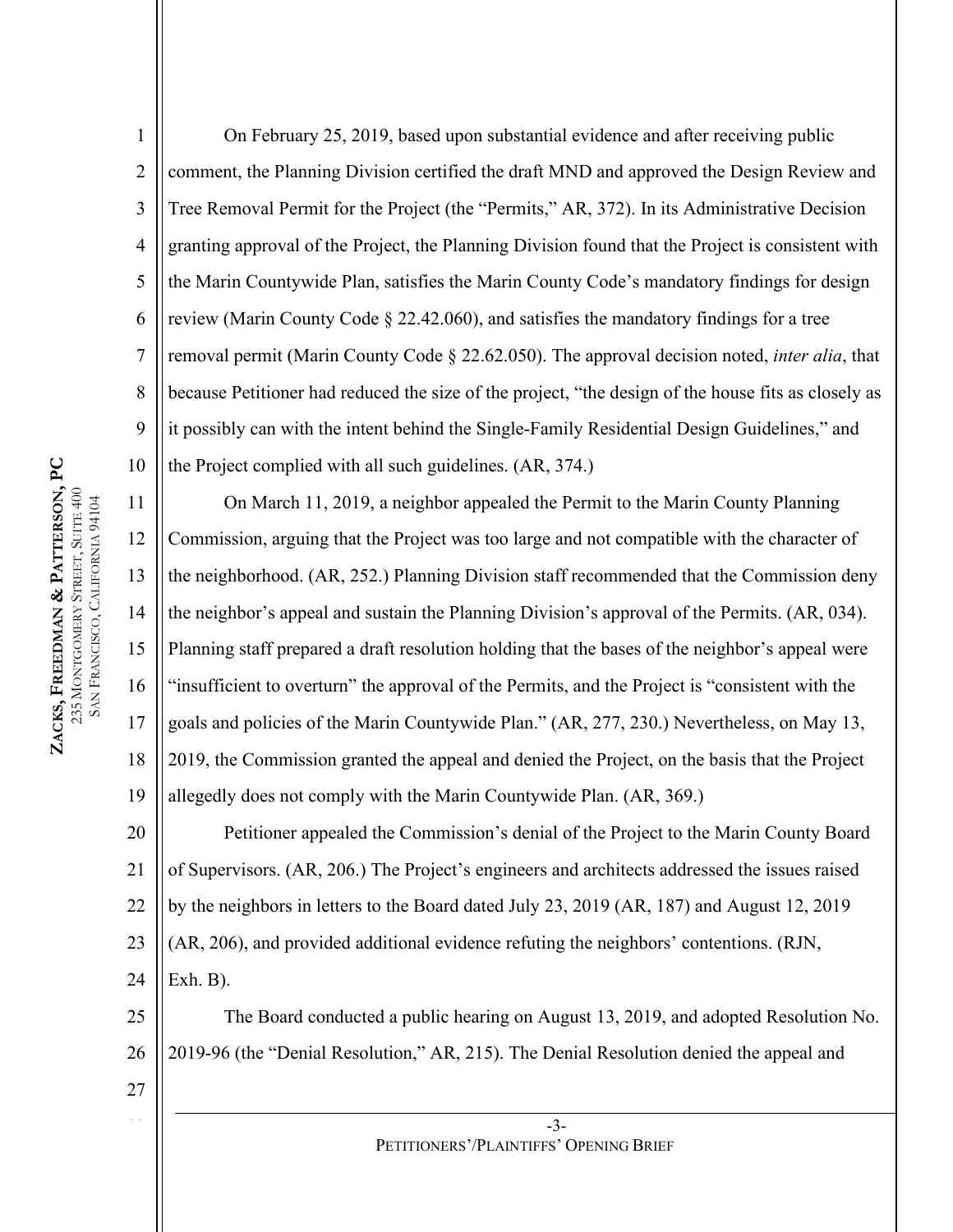9

10

12

13

14

15

16

17

18

19

20

21

22

23

24

25

26

1 2 3 4 5 6 7 denied the Permit application for the Project. The Denial Resolution was largely based on neighbors' assertions about the size of the Project and its consistency with the Countywide Plan. Although the Project complies with all "applicable, objective standards" (Gov. Code § 65589.5(j)), the Board stated that the home was "excessively large" and that the "scale and size of the house and parking areas is incompatible with the surrounding neighborhood . . . ." (AR, 220-221.) At various points in the Denial Resolution, the Board asserted that the Project should be "smaller." (AR, 221, 222.)

### **III. ARGUMENT**

Respondents acted unlawfully in denying the Permit application. In doing so, the

County made erroneous findings and relied on grounds prohibited by the Housing

11 Accountability Act (Gov't Code § 65589.5).

# **A. Standard Of Review And Burden Of Proof**

# **1. The Housing Accountability Act Establishes The Standard Of Review For Decisions Denying A Housing Development Project**

California's Housing Accountability Act (Gov. Code § 65589.5 *et seq.*) was enacted to

"limit the ability of local governments to reject or render infeasible housing developments."

(*Kalnel Gardens, LLC v. City of Los Angeles* (2016) 3 Cal.App.5th 927, citing Gov. Code

§ 65589.5, subd. (b).) As recently amended, the HAA imposes significant limitations on public

agencies' discretion to deny permits for housing. The HAA requires, inter alia:

When a proposed housing development project complies with applicable, objective general plan, zoning, and subdivision standards and criteria, including design review standards, in effect at the time that the housing development project's application is determined to be complete, but the local agency proposes to disapprove the project or to approve it upon the condition that the project be developed at a lower density, the local agency shall base its decision regarding the proposed housing development project upon written findings supported by a preponderance of the evidence on the record that both of the following conditions exist:

(A) The housing development project would have a specific, adverse impact upon the public health or safety unless the project is disapproved or approved upon the condition that the project be developed at a lower density. As used in this paragraph, a "specific, adverse impact" means a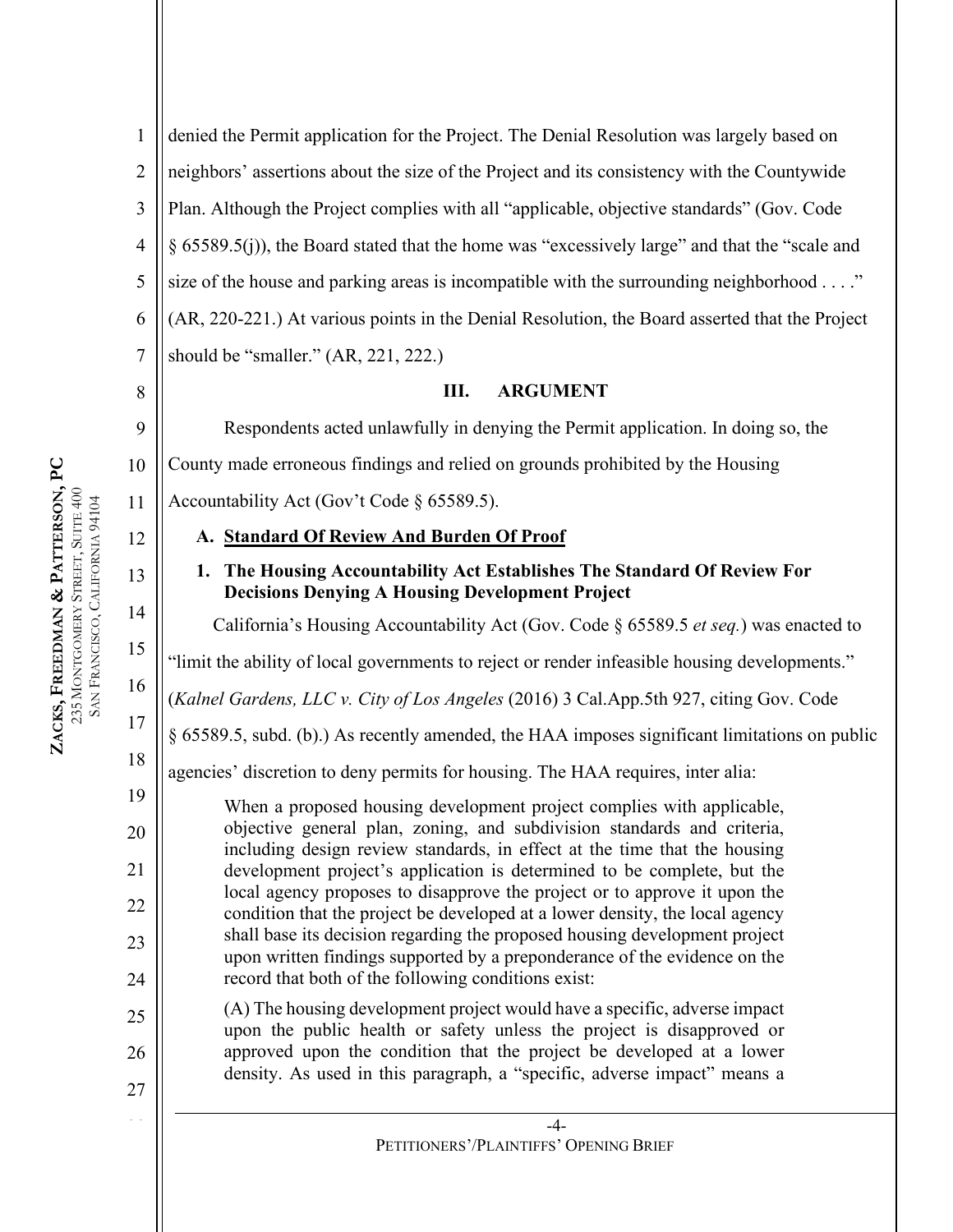1

2

3

4

5

6

7

8

9

10

11

12

13

14

15

16

17

18

19

20

21

22

23

24

significant, quantifiable, direct, and unavoidable impact, based on objective, identified written public health or safety standards, policies, or conditions as they existed on the date the application was deemed complete. (B) There is no feasible method to satisfactorily mitigate or avoid the

adverse impact identified pursuant to paragraph (1), other than the disapproval of the housing development project or the approval of the project upon the condition that it be developed at a lower density.

(Gov. Code § 65589.5(j).)

The HAA is enforced by a petition for writ of administrative mandate. (*Honchariw v. County of Stanislaus* (2011) 200 Cal.App.4th 1066, 1072, citing Gov. Code § 65589.5(m).) The inquiry in such a case shall extend to the questions of whether the public agency has proceeded without, or in excess of jurisdiction; whether there was a fair trial; and whether there was any prejudicial abuse of discretion. (CCP  $\S$  1094.5(b).) Abuse of discretion is established if, in denying the Project, Respondent did not proceed in the manner required by law, the order or decision is not supported by the findings, or the findings are not supported by the evidence. (*Honchariw, supra*, 200 Cal.App.4th at 1072; CCP § 1094.5.)

Importantly, the HAA reverses the traditionally deferential standard of review afforded to local agencies under CCP § 1094.5. Where a petitioner alleges that an agency's findings are not supported by evidence, the agency's decision will normally be upheld if its findings are supported by substantial evidence in the record. (Code Civ. Proc., § 1094.5(b); *Bixby v. Pierno*  (1971) 4 Cal.3d 130, 149; *Broadway, Laguna, Vallejo Ass'n v. Board of Permit Appeals of City and County of San Francisco* (1967) 66 Cal.2d 767, 772.) However, in HAA cases involving the denial of a project, the "substantial evidence" standard of review is *reversed* to favor the petitioner. **If there is "substantial evidence that would allow a reasonable person to conclude" that a project is code-compliant, it** *must* **be deemed compliant**. (Gov. Code §  $65589.5(f)(4)$ .)

If an agency violates the HAA by failing to approve a code-compliant housing development project, it has failed to proceed in the manner required by law. Here, the record shows that in response to political pressure from neighbors, Respondent relied on an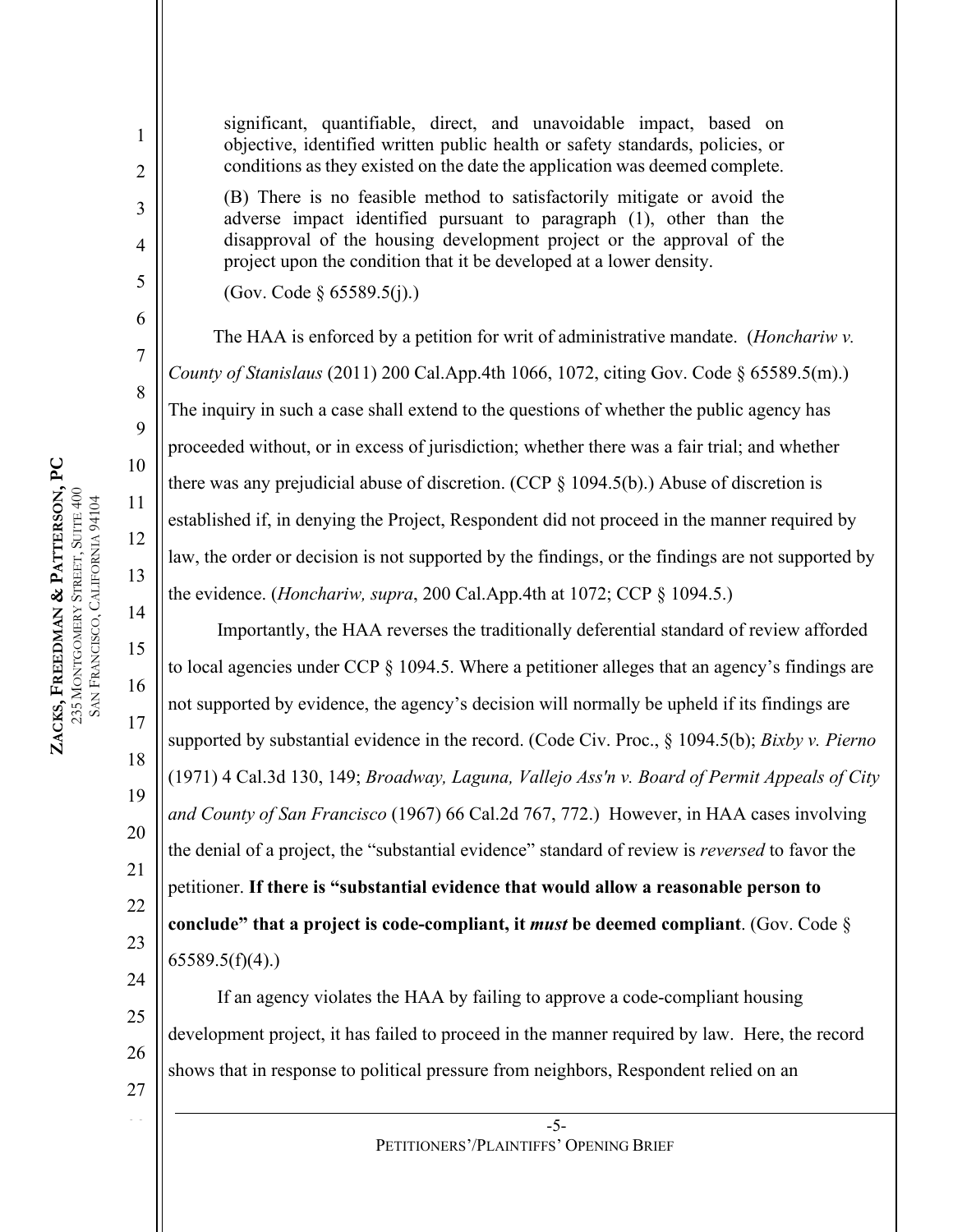1 2 impermissible pretext to deny the Project. Accordingly, Respondent violated the HAA and did not proceed in the manner required by law.

3

4

5

6

7

8

9

10

11

12

13

14

15

16

17

18

19

20

21

22

23

24

25

26

27

### **2. In An HAA Case, The Public Agency Bears The Burden Of Proof**

The HAA also modifies the traditional burden of proof under CCP § 1094.5. In ordinary mandamus cases, the burden is on the petitioner to prove that the respondent agency abused its discretion or did not proceed in the manner required by law, so that its action should be overturned. (CCP § 1094.5(b).) The HAA shifts this burden of proof to the local agency, providing that in any action challenging the denial of a project, the local agency "shall bear the burden of proof that its decision has conformed to all of the conditions specified in [the HAA]." (Gov. Code § 65589.6.) That is, the burden is on the local agency to justify its denial of a housing development project, rather than on the petitioner to prove abuse of discretion. (Gov. Code § 65589.6.) This is very different from most land use litigation, wherein the petitioner must prove that the agency's decision should be overturned. (*Desmond v. County of Contra Costa* (1993) 21 Cal.App.4th 330, 336; *Saad v. City of Berkeley* (1994) 24 Cal.App.4th 1206, 1212.)

Here, the County bears the burden of proving that the Project failed to comply with "applicable, objective general plan and zoning standards and criteria, including design review standards, in effect at the time that the housing development project's application [was] determined to be complete." (*Honchariw v. County of Stanislaus*, *supra*, 200 Cal.App.4th at 1081.) In particular, the County must prove that there is *no* substantial evidence that would allow a reasonable person to conclude that the Project complies with applicable objective standards. (Gov. Code § 65589.5(f)(4).) If Respondent fails to do so, it "'has not proceeded in the manner required by law' (Code Civ. Proc., § 1094.5, subd. (b)), in denying approval of [Petitioner's] proposed housing development project . . . ." (*Honchariw, supra*, 200 Cal.App.4th at 1081.)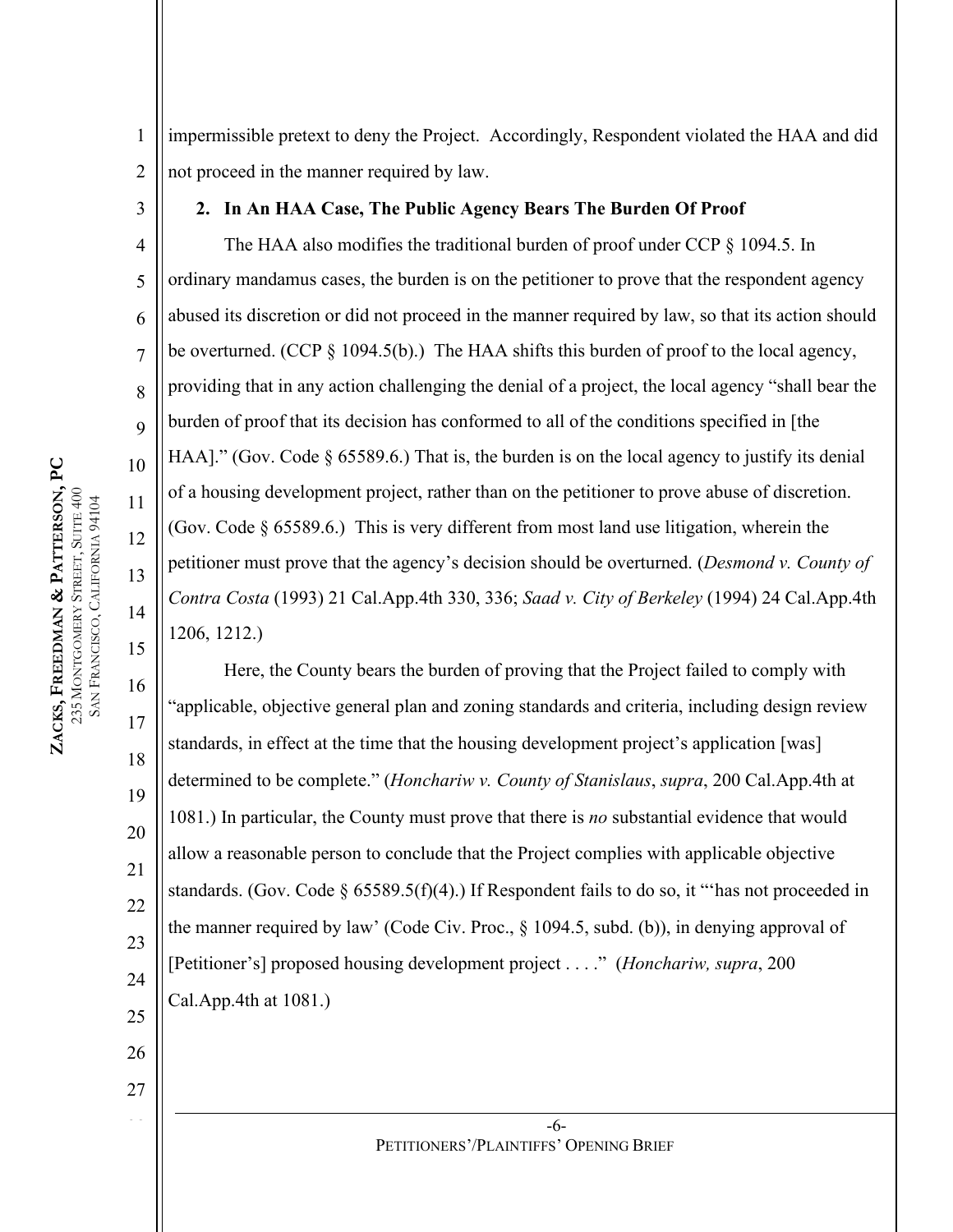3

4

5

6

7

8

9

10

11

12

13

14

**ZACKS, FREEDMAN** 

**&**

235 MONTGOMERY STREET, SUITE 400 MONTGOMERY STREET, SUITE 400 SAN FRANCISCO, CALIFORNIA 94104 FRANCISCO, CALIFORNIA 94104

**PATTERSON, PC**

1

#### **3. The HAA Compels Approval Of The Project**

**a. There Is Substantial Evidence That Would Allow A Reasonable Person To Conclude That The Project Is Code-Compliant.**

If there is substantial evidence that "would allow a reasonable person to conclude that the housing development project" complies with all applicable, objective standards, the HAA directs that it "shall be deemed" compliant. (Gov. Code  $\delta$  65589.5(f)(4).) In this context, "objective" means: "involving no personal or subjective judgment by a public official and being uniformly verifiable by reference to an external and uniform benchmark or criterion available and knowable by both the development applicant or proponent and the public official." (Gov. Code  $\S 65589.5(h)(8)$ ). That is, in order to be invoked to deny a project under the HAA, a standard must be verifiable in advance and involve no discretionary judgment. For example, a 40-foot height limit would meet this requirement, whereas a requirement that a project be consistent with the "scale" of the neighborhood would not. The policy reason for this is to promote fairness and expeditiousness in the entitlements process, so that a project applicant can know whether a project would be approvable when designing it.

15 16 17 18 19 20 21 22 23 24 25 Here, the Project complies with all objective general plan and zoning standards and criteria, including design review standards, and there is substantial evidence in the administrative record that would allow a reasonable person to reach this conclusion. First, the Planning Division determined that the Project is compliant with all objective standards and criteria, and approved the Project. (AR, 371.) The Staff Report prepared for the Planning Commission *again* recommended approval of the Project (AR, 033), and included Findings for Approval. The Planning Division's administrative approval of the Project, and the report submitted to the Commission, constitute substantial evidence that would allow a reasonable person to conclude the Project is consistent with the Marin Countywide Plan, the Marin Development Code, and all applicable, objective standards. Therefore, the Project must be deemed compliant.

26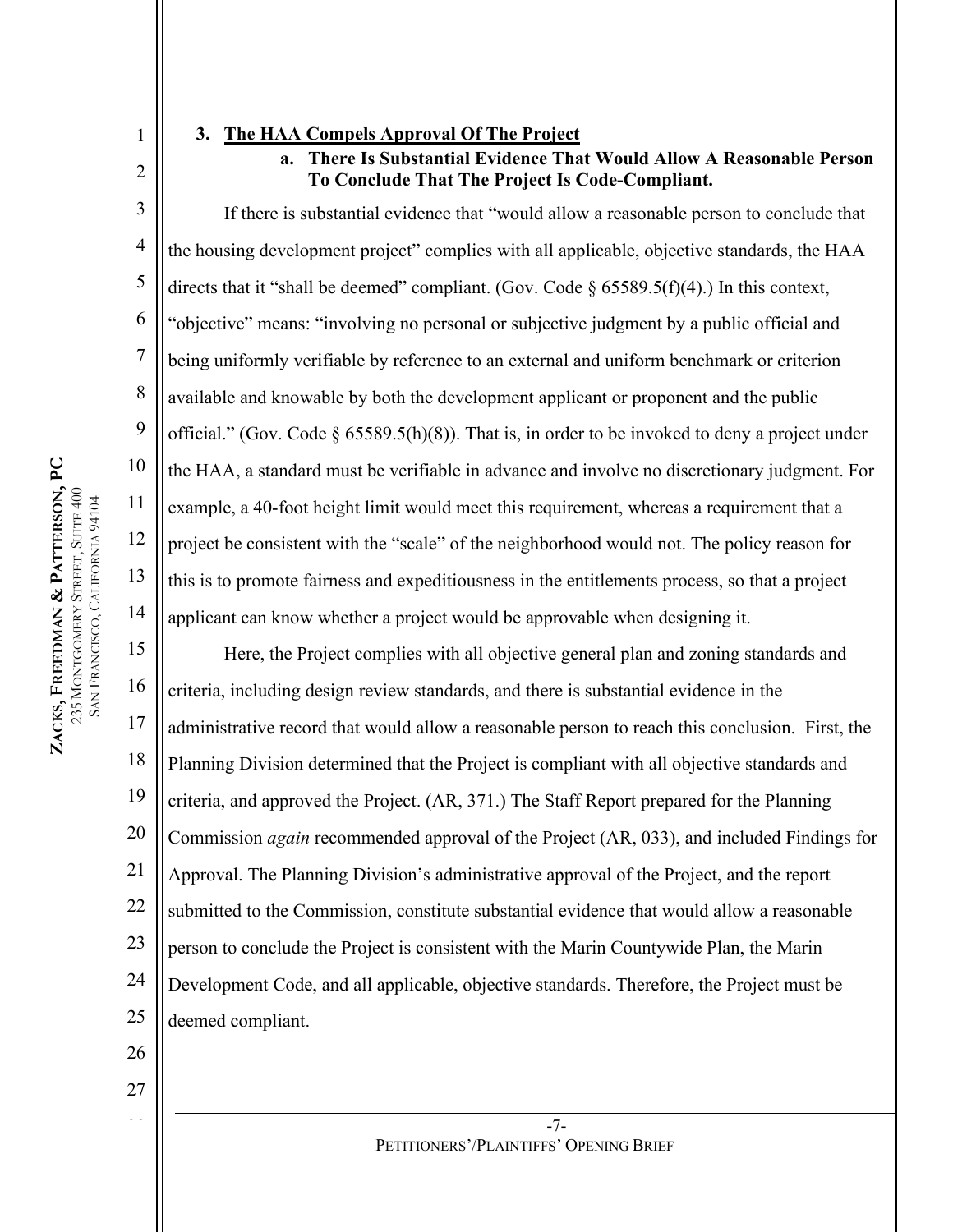4

5

6

7

8

9

10

11

12

13

14

15

16

17

18

1

## **b. The Denial Decision Impermissibly Relied On Wholly Subjective Standards, And The Project Complies With Such Standards In Any Event.**

The County's findings for denial present no evidence, much less substantial evidence, supporting a conclusion that the Project fails to comply with any objective Code requirement. To the contrary, the County's findings are riddled with subjective, discretionary language that is prohibited by the HAA.

The Board asserts that the Project is inconsistent with a number of Countywide Plan policies. Such "policies" are not "objective standards and criteria" as defined by the HAA. There is an important distinction between aspirational policies and the "standards and criteria" that implement them. As noted above, in order to be considered an "objective" standard or criterion, the HAA requires the application of the standard to:

- Involve no personal or subjective judgment by a public official; and
- Be uniformly verifiable by reference to an external and uniform benchmark or criterion available and knowable by both the development applicant or proponent and the public official.

Here, the Countywide Plan frames the "policies" as "desired outcomes" rather than objective standards or criteria. (RJN, Exh. C.) That is, these policies are aspirational and speak to what the County hopes to achieve, as opposed to enunciating objective development standards that are uniformly verifiable or knowable in advance.

19 20

24

25

26

27

i. Woodland preservation policy (BIO-1.3)

21 22 23 The Board improperly determined that the Project does not comply with the "Woodland Preservation Policy." This policy encourages the protection of "Woodlands, Forests, and Tree Resources" and states in full:

Protect Woodlands, Forests, and Tree Resources. Protect large native trees, trees with historical importance; oak woodlands; healthy and safe eucalyptus groves that support colonies of monarch butterflies, colonial nesting birds, or known raptor sites; and forest habitats. Prevent the untimely removal of trees through implementation of standards in the Development Code and the Native Tree Preservation and Protection Ordinance. Encourage other local agencies

**ZACKS, FREEDMAN & PATTERSON, PC** 235 MONTGOMERY STREET, SUITE 400 MONTGOMERY STREET, SUITE 400 SAN FRANCISCO, CALIFORNIA 94104 FRANCISCO, CALIFORNIA 94104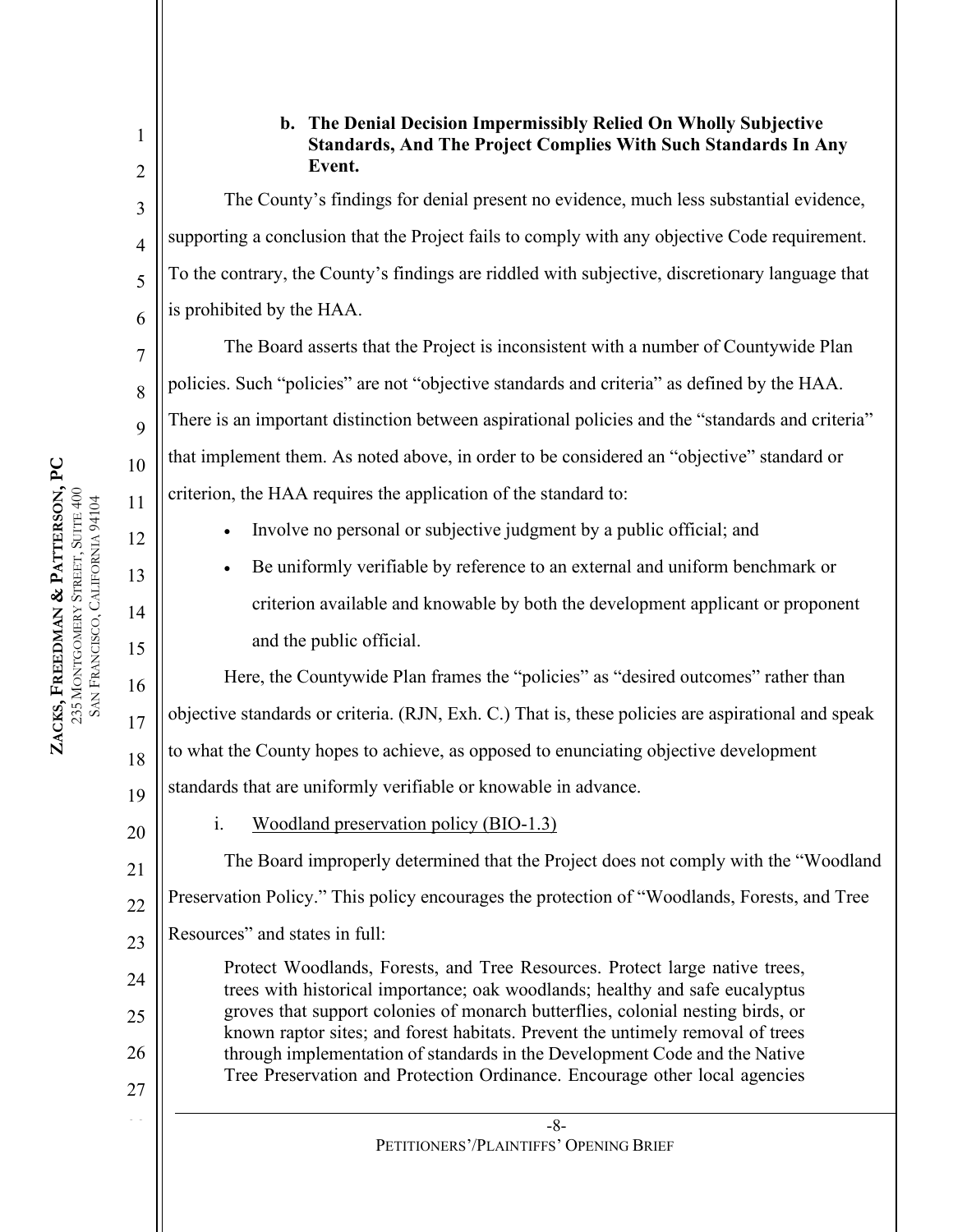to adopt tree preservation ordinances to protect native trees and woodlands, regardless of whether they are located in urban or undeveloped areas.

(RJN, Exh. D.)

1

2

3

4

5

6

7

8

9

10

11

12

13

14

15

16

17

The County asserts that the Project fails to comply with this policy because it proposes to remove trees (which is allowed and is unavoidable for the development of a heavily-wooded lot). This denial finding is improper because the Woodland Preservation Policy does not contain *any* objective criteria or standards for its application. Rather, it relies on the "implementation of standards in the Development Code" for tree protection. (BIO 1-3.)

The Marin Development Code § 22.62.050 sets out criteria for issuance of a tree removal permit and expressly allows for tree removal to occur if the criteria are satisfied. (RJN, Exh. E.) The Denial Resolution did not identify *any* areas of non-compliance with the § 22.26.050 criteria, because the Project complies with all of them, as the Planning Division determined. (AR, 378-379.) The Property is heavily wooded and there is no way to develop it without removing some trees. (*Id.*) Of the 73 trees on the site, 54 will be preserved. As the Planning Division found when it approved the Project, preservation of additional trees "would unreasonably interfere with the property owner's rights to develop the land," and "the 19 trees that are proposed for removal . . . are located in the only area where the applicant could reasonably develop the property." (*Id.*)

18 19 20 21 22 The *only* possibly objective criterion for a tree removal permit that was identified in the Denial Resolution relates to the ratio for the replacement of trees. To wit, the Denial Resolution recommended that "future proposals should plan for replacement of any removed trees at a 2:1 ratio wherever possible." (AR, 026.) The Project complies with this standard, and the 2:1 ratio was also a condition of the Planning Division's approval. (AR, 379.)

23

27

## ii. Natural transition and connection policies (BIO-2.3 and BIO-2.4)

24 25 26 The County further erred in citing the "Natural transition and connection policies" to deny the Project. The Countywide Plan encourages development to preserve "natural transitions between habitat types" and "corridors for wildlife movement," including riparian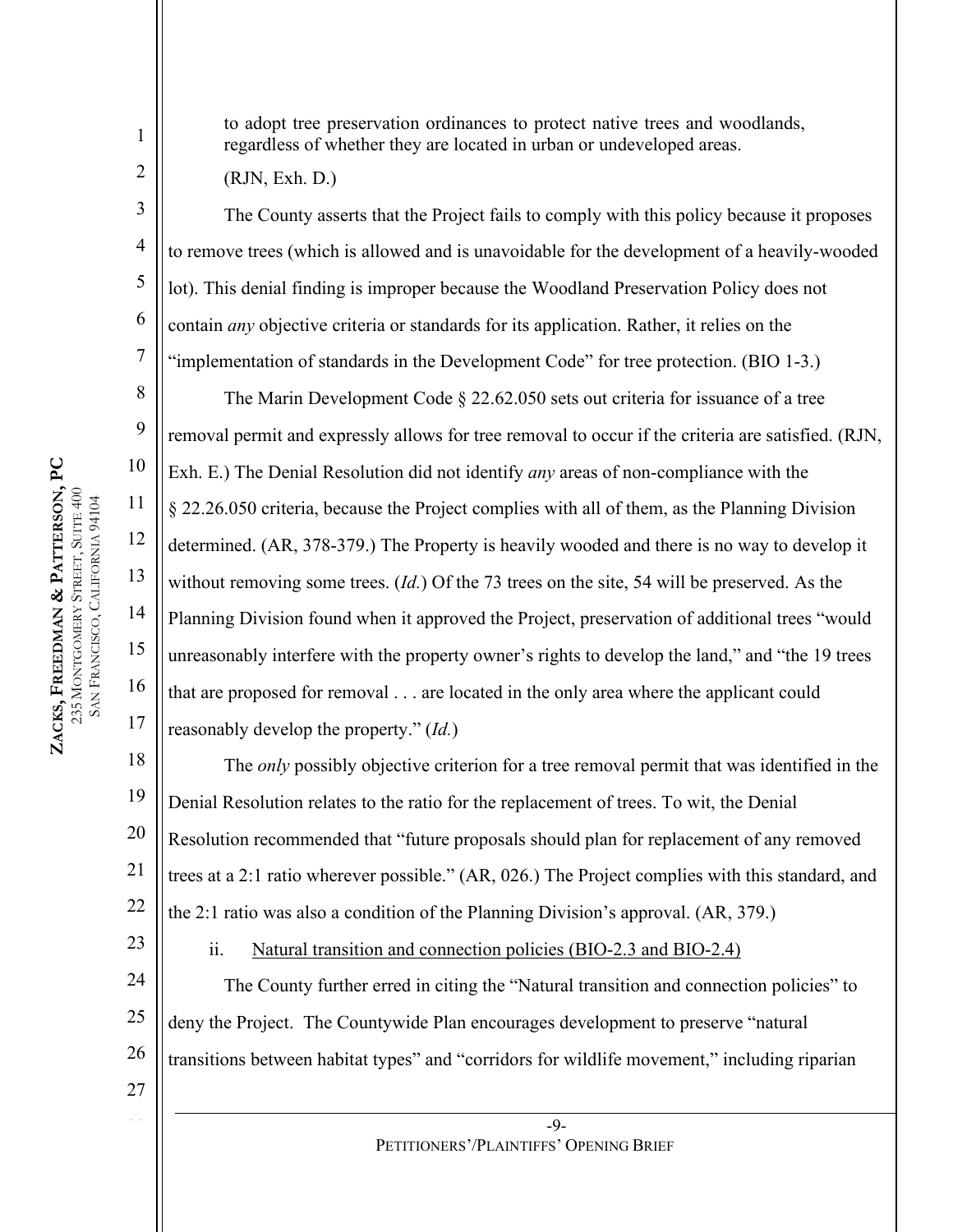1 2 3 4 5 6 7 8 areas. (BIO-2.3; 2.4.) These policies contain no objective criteria, but the Project complies with them in any event. The Denial Resolution suggests that the Project does not comply with the Natural Connection and Transition Policies because it proposes a temporary access road, in addition to the bridge that will be constructed, so that the Project would span over a "larger stretch" of a creek located on the Property, instead of being focused in one specific area. (AR, 026.) In the Board of Supervisors hearing, members of the Board and staff opined (without evidence) that the Project could be constructed without needing to build a temporary access road. (AR, 429.)

9 10 11 12 13 14 15 16 17 18 19 20 These policies are not applicable, objective standards for the purposes of the HAA. There are *no* objective standards in the Code or Plan that prohibit the construction of temporary access roads. Moreover, there is no reasonable way to develop the site without building a temporary road. (RJN, Exh. B.) The Project's civil engineer confirmed that in order to build a bridge that supports heavy emergency vehicles, as required by the County (AR, 275), it is necessary to build relatively deep footings on each side of the creek before the superstructure of the bridge is placed across the creek. (*Id.,* AR, 085.) There is currently no vehicular access to the site, and the bank on the far side of the creek is too steep to build a temporary bridge in the same place as the permanent bridge. (AR, 208, RJN, Exh. B.) This means a temporary road is needed to provide access to the far side of the Creek for construction of the bridge footing and would be required for *any* development of the site. (*Id.*) That is, it would be practically impossible to reasonably develop the site without building a temporary road,

21 22 23 24 This is important because the Property is zoned for residential use, and Petitioner has a right to develop the Property. In making the finding that a temporary access road is not permitted, the County has effectively rendered it impossible to develop the Property, in violation of the HAA and its own Code.

25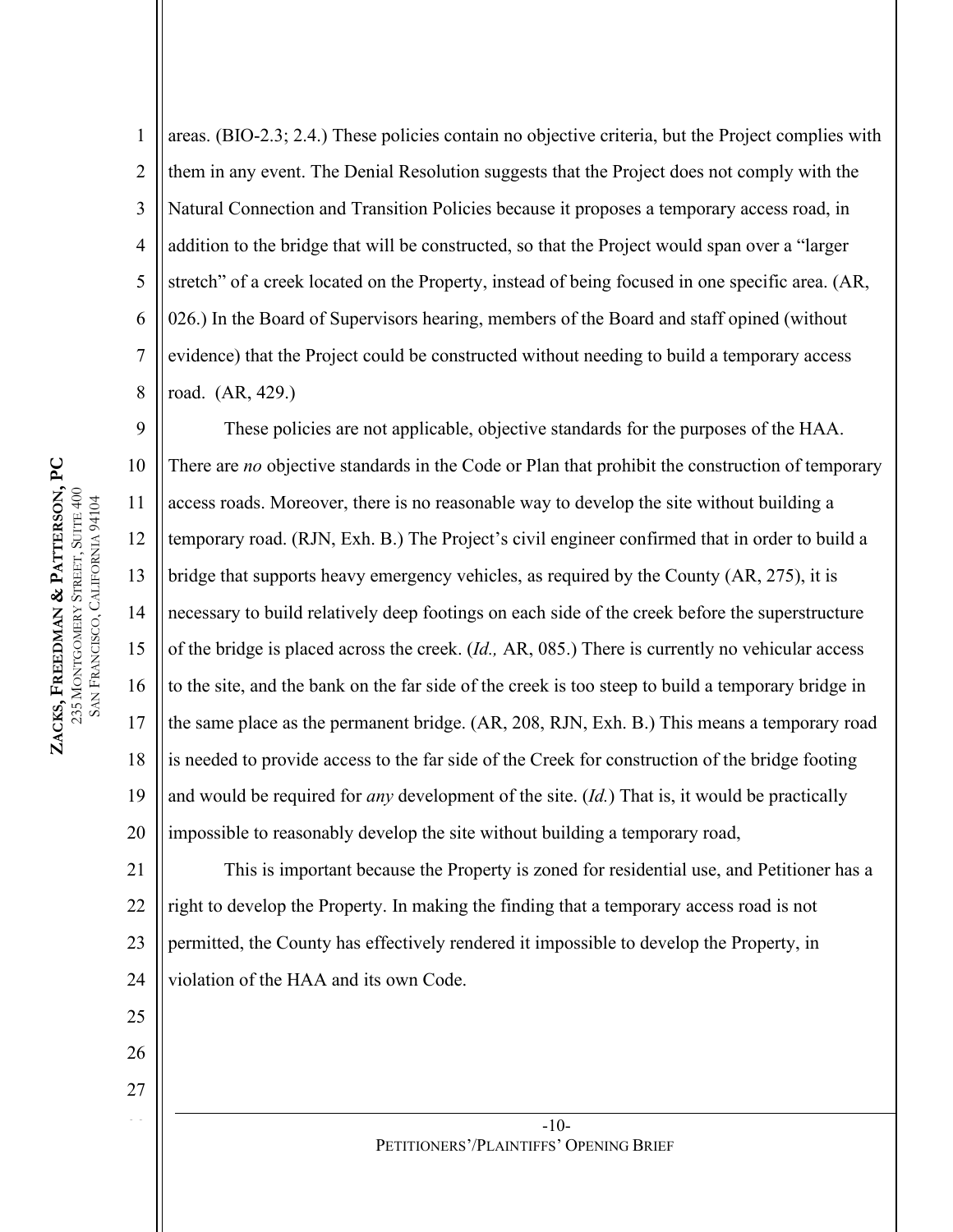4 8 iii. Wetland conservation policies (BIO-3.1) and stream conservation policy (BIO-4.1) The Board further erred in relying on the Countywide Plan Wetland Conservation (BIO-3) and Stream Conservation (BIO-4) policies (AR, 218). These policies promote the protection of wetland and stream areas, including by requiring a 50-foot setback from streams in certain circumstances. (RJN, Exh. F.) The Denial Resolution asserts that the Project does not comply with these policies, because Sorich Creek, an ephemeral stream, runs through the Property. (AR, 219.) The Denial Resolution objects to the location of the "parking deck" and temporary access road in a "stream conservation area." (*Id.*)

9 10 12 13 14 15 16 17 However, the Project is *not* in a stream conservation area ("SCA"). Sorich Creek is an ephemeral stream, which is subject to SCA policies only if it supports riparian vegetation for at least 100 feet, or supports a special status species. (RJN, Exh. F.) The Project biologist concluded that Sorich Creek meets neither of these criteria, and the Mitigated Negative Declaration prepared by the County's consultant confirmed that Sorich Creek is not an SCA. (AR, 108, 150.) The stream does not appear on the County's own map of SCAs in the County. (AR, 015.) Moreover, Planning staff agreed that "Sorich Creek does not meet all of the criteria to be classified as an SCA." (AR, 036.) The SCA policy is therefore not "applicable" to the Project.

18 19 20 21 22 23 24 25 26 The County further asserted that even if there is no SCA on the Property, the Wetland Conservation policy would still apply to require a 50-foot setback from an adjacent Wetland Conservation Area. ("WCA," RJN, Exh. F.) But this policy is not an applicable "objective" standard as defined by the HAA. The WCA policy includes certain exceptions, including an exception that allows development within a WCA if imposing a buffer "would have greater impacts on water quality, wildlife habitat, [or] other sensitive biological resources." (*Id.*) (The SCA policy contains an identical exception.) The application of the WCA policy (and its exceptions) involves the exercise of a decision-maker's subjective judgment as to the relative impacts of developing inside or outside the 50-foot buffer. Whether a 50-foot setback will be

27

1

2

3

5

6

7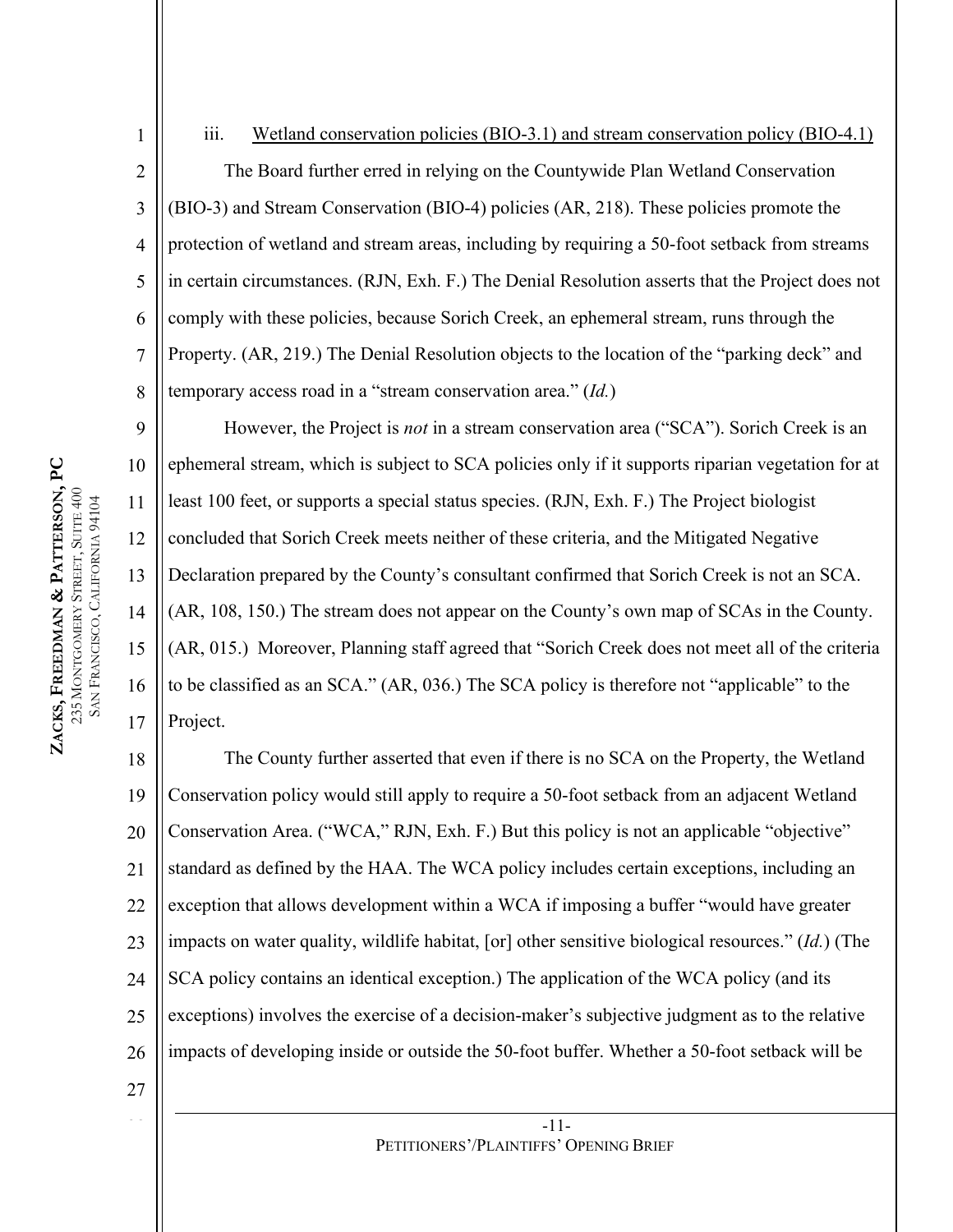4

5

6

7

8

9

10

11

12

13

14

15

16

17

27

1 2 required in a given case is therefore not uniformly verifiable or knowable in advance, as is required by the HAA.

In any event, imposing a 50-foot buffer would require the house to be built further uphill, resulting in more cut and fill, more tree removal, and increased visibility of the Project, creating a far greater environmental impact. (AR, 228, 351.) As Planning staff found when recommending approval of the Project, enforcing the 50-foot buffer would have "greater impacts on the environment," so the exception to the WCA policy applied. (*Id.*) The Project therefore complies with the WCA policy (and the SCA policy, if this policy applied).

iv. Aesthetic policies and programs (DES-4.1 and DES-4.e) / Residential design policies and programs (DES-3.b and DES-4c).

The County compounded its violations of the HAA by citing wholly subjective aesthetic and design policies in support of its denial of the Project. The HAA was enacted expressly to prohibit the use of subjective aesthetic criteria to deny a project. In *Honchariw,* the Court of Appeal noted that the word "objective" was inserted in 1999 to:

> . . . strengthen the law by taking away an agency's ability to use what might be called a "subjective" development "policy" (for example, "suitability") to exempt a proposed housing development project from the reach of subdivision (j).

(*Honchariw, supra*, 200 Cal.App.4th at 1076.)

18 19 20 21 22 23 24  $25$ 26 Here, the Denial Resolution asserts that the Project does not comply with the Plan's aesthetic and residential design policies because it is "out of scale with the common house sizes in the surrounding neighborhood" and "incompatible with the neighborhood." (AR, 219, 221.) This is an impermissible basis to deny the Project because the Project satisfies *all* objective standards and criteria. The Project is in fact significantly smaller than the maximum square footage allowed by Code, proposing a floor-area-ratio of only 0.05, where the maximum permitted floor-area-ratio is 0.3 (AR, 189, 376). At 3,872 square feet and with four bedrooms, it is a reasonably-sized family home. Moreover, Petitioner produced an analysis of home sizes in the neighborhood, which showed the Project is *not* out of scale. (AR, 206.) There

> -12- PETITIONERS'/PLAINTIFFS' OPENING BRIEF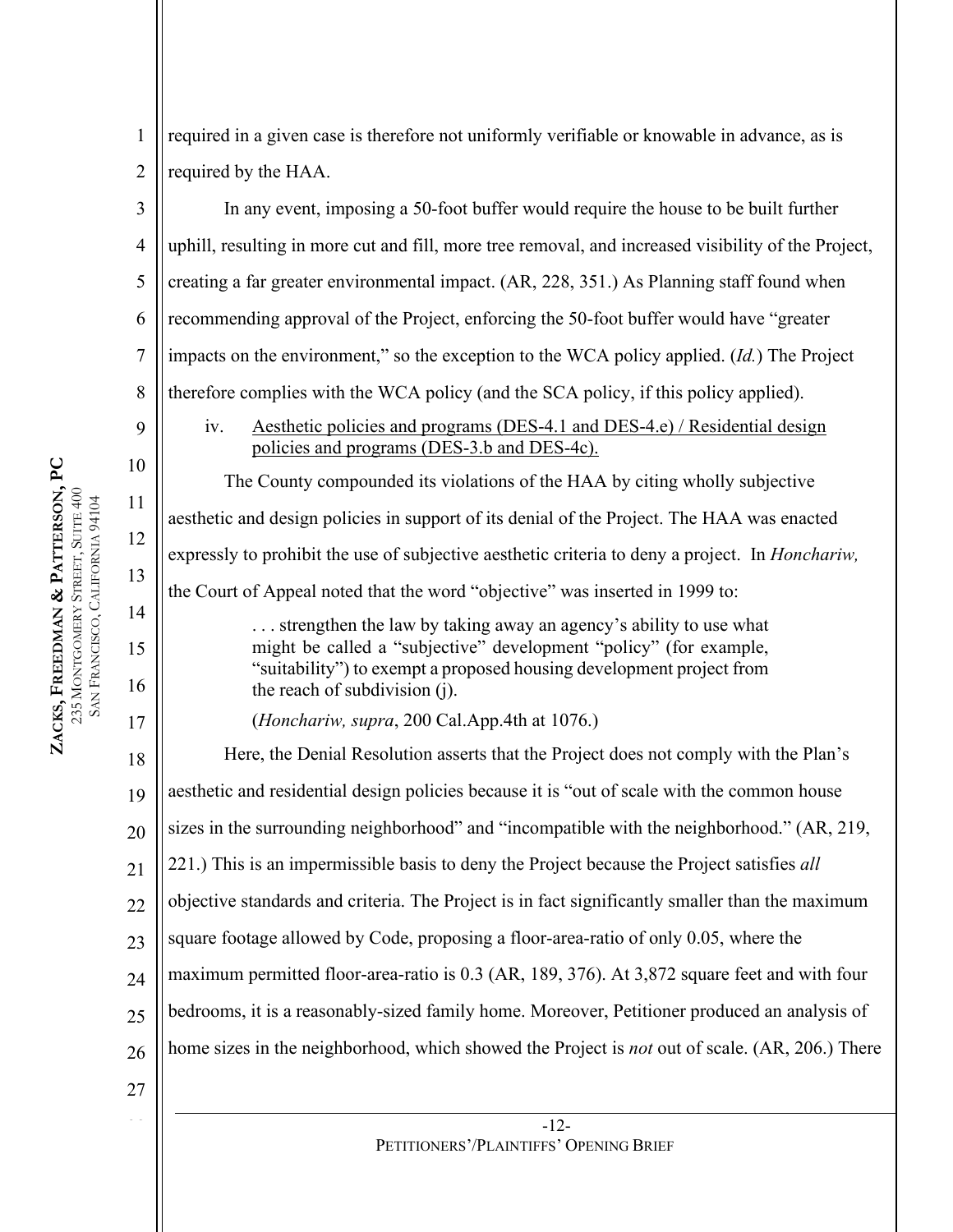are no objective standards in the Plan or Code that require the Project to be reduced further in size, and it was improper for Respondent to deny the Project on this basis.

3

4

5

6

7

9

10

11

13

15

17

1

2

v. Marin County Code § 22.42.06

8 Finally, the Board found the Project is inconsistent with the Code's Design Guidelines and Discretionary Development Standards because it "was not designed to avoid adversely affecting natural resources or the character of the local community." (AR, 028.) This conclusory statement is subjective to the point of vagueness and is an unlawful basis for disapproval of the Project. The HAA does not allow housing development projects to be denied on the basis of subjective guidelines, and the Board was prohibited from denying the Projects on the basis of noncompliance with the Design Guidelines and Discretionary Development Standards because they are not "objective standards and criteria" for the purposes of the HAA.

12 14 16 As detailed above, the Project complies with all Plan policies and Code requirements. In any event, any alleged noncompliance with the above policies cannot be used to deny a housing development project under the HAA because each of these Countywide Plan policies is entirely subjective and involves the exercise of discretion. The specific policies cited by the County can therefore not be relied on to deny the Project.

### **4. The HAA Applies To Single-Family Homes**

18 19 20 21 22 23 24 25 26 Rather than comply with the HAA, Respondent, without any supporting evidence or analysis, asserts that the HAA is inapplicable to the Project because the Project proposes a single-family home. The staff report for the Board of Supervisors erroneously claims that the HAA only applies to "large-scale housing projects such as mixed-use, multiple residential unit projects, transitional and supportive housing." (AR, 026.) Similarly, the Denial Resolution asserts that the HAA "makes reference to a 'housing development project,' for the sole purpose of identifying and protecting certain types of large-scale development, and the [Project] does not fit the description." (*Id*.) Respondent provides no analysis or legal authorities in support of this position. Respondent's interpretation of the HAA is inaccurate, unsupported by the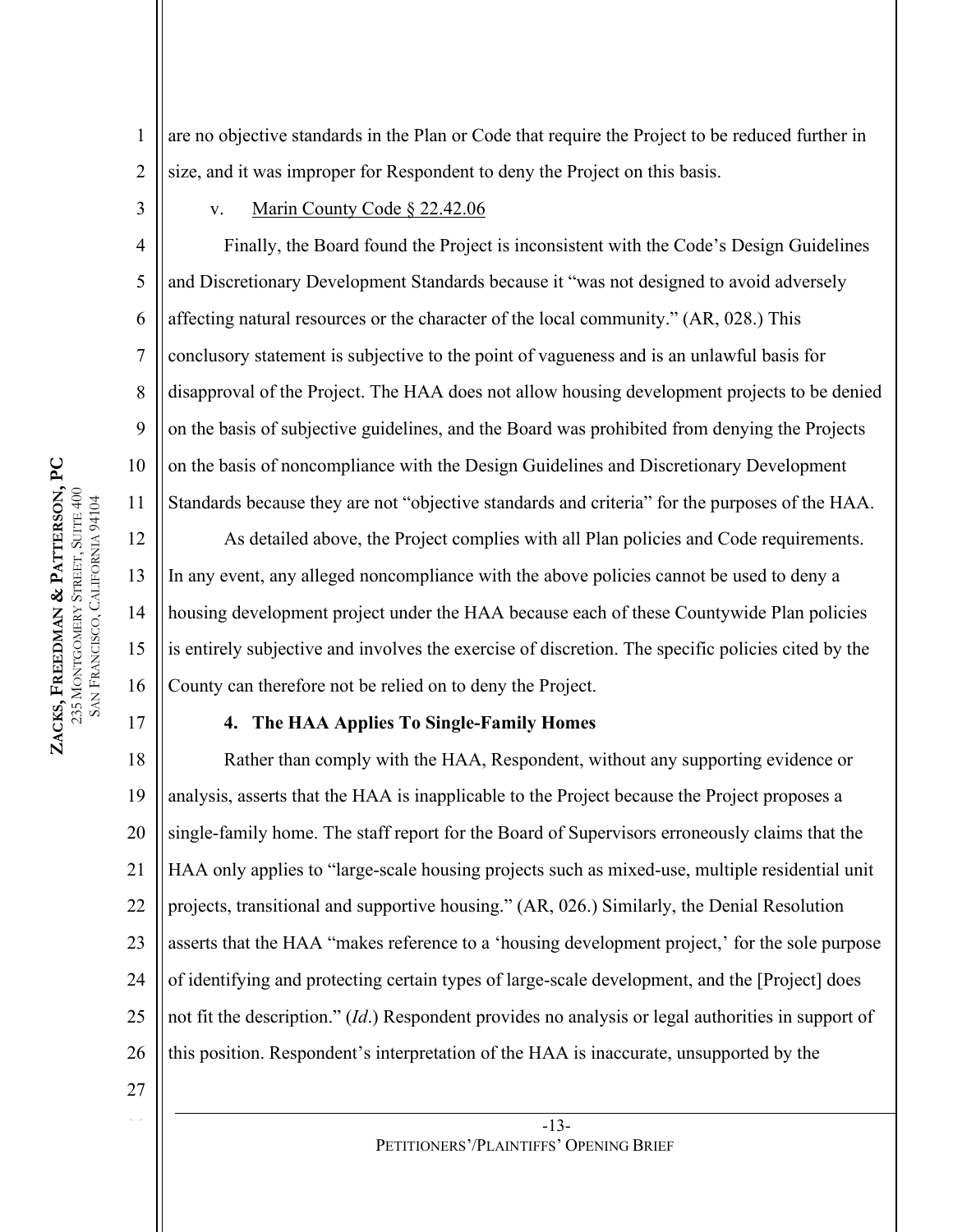| $\mathbf{1}$   | authorities, and would undermine the existential purpose of the $HAA -$ to promote the                                                                    |
|----------------|-----------------------------------------------------------------------------------------------------------------------------------------------------------|
| $\overline{2}$ | construction of housing at all income levels. (Gov. Code $\S$ 65589.5(a)(1)(K).)                                                                          |
| 3              | The HAA is a remedial statute and must be construed broadly and "consistent with, and                                                                     |
| $\overline{4}$ | in promotion of, the statewide goal of a sufficient supply of decent housing to meet the needs                                                            |
| 5              | of all Californians." (Gov. Code § 65589(d); Bunner v. Imperial Ins. Co. (1986) 181                                                                       |
| 6              | Cal.App.3d 14, 20–21: A remedial statute should be liberally construed to promote its                                                                     |
| $\tau$         | underlying public policy.) Indeed, the HAA specifically requires that it be "interpreted and                                                              |
| 8              | implemented in a manner to afford the fullest possible weight to the interest of, and the                                                                 |
| 9              | approval and provision of, housing." (Gov. Code, $\S$ 65589.5(k).) This is the lens through which                                                         |
| 10             | the HAA must be interpreted.                                                                                                                              |
| 11             | The County asserts that the HAA's definition of "housing development project"                                                                             |
| 12             | excludes single family homes. Government Code $\S$ 65589.5(h)(2) states:                                                                                  |
| 13             | "Housing development project" means a use consisting of any of the                                                                                        |
| 14             | following:<br>(A) Residential units only.                                                                                                                 |
| 15             | Mixed-use developments consisting of residential<br>and<br>(B)<br>nonresidential uses with at least two-thirds of the square footage                      |
| 16             | designated for residential use.<br>(C) Transitional housing or supportive housing.                                                                        |
| 17             | There are no controlling authorities that have addressed whether the HAA applies to                                                                       |
| 18             | single-family homes. However, the HAA has been applied by the Court of Appeal to compel                                                                   |
| 19             | the approval of a project that proposed the construction of eight single-family homes on                                                                  |
| 20             | separate parcels – by no means a "large-scale housing project." ( <i>Honchariw</i> , <i>supra</i> , 200                                                   |
| 21             | Cal.App.4th at 1067.) The Court of Appeal held that the HAA's definition of "housing                                                                      |
| 22             | development project" is "clear and unambiguous," noting:                                                                                                  |
| 23             | There is no dispute that the project envisions only a single-family                                                                                       |
| 24             | dwelling to ultimately be constructed on each of the eight proposed lots.<br>The anticipated use is thus "[r]esidential units only" ( $\S$ 65589.5, subd. |
| 25             | $(h)(2)(A)$ , and the proposed project is therefore a "proposed housing<br>development project" within the meaning of section 65589.5(j).                 |
| 26             | ( <i>Honchariw</i> , <i>supra</i> , 200 Cal.App.4th at p. 1074.)                                                                                          |
| 27             |                                                                                                                                                           |
|                | $-14-$<br>PETITIONERS'/PLAINTIFFS' OPENING BRIEF                                                                                                          |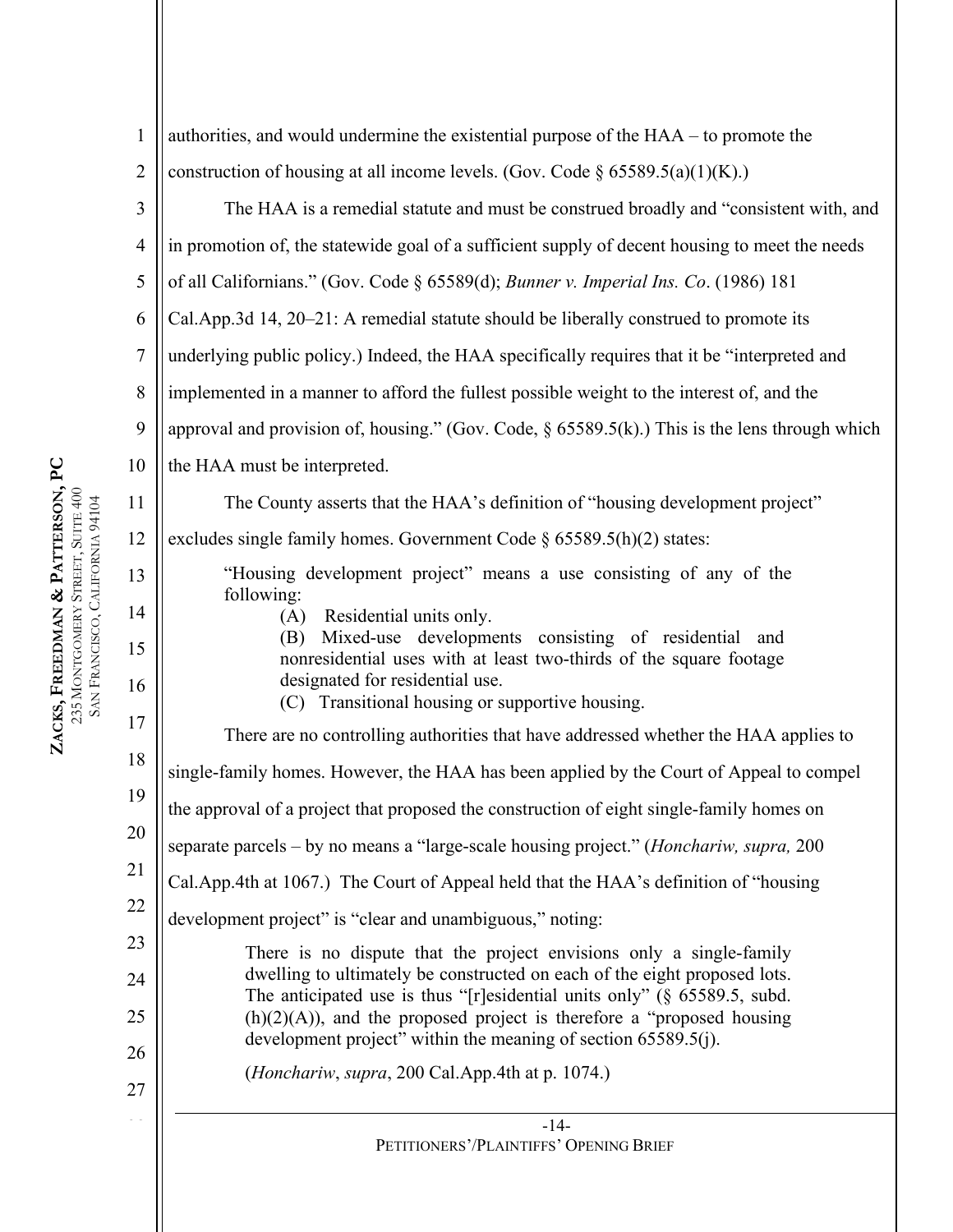1 2 3 4 5 6 7 8 9 A simplistic reading might say that because the reference to residential "units" is plural, a housing development project must comprise at least two units. However, the canons of statutory interpretation do not support such a reading. It is a "basic rule that unless the provision or context otherwise requires, *the singular number includes the plural and the plural the singular*. . . ." (*San Dieguito Partnership v. City of San Diego* (1992) 7 Cal.App.4th 748, 758, citing Gov't Code §§ 5, 13, emphasis added.) "[T]he English language does not always carefully differentiate between singular and plural word forms, and especially in the abstract, such as in legislation prescribing a general rule for future application." (2A Singer, Sutherland Statutory Construction (7th ed. 2015) § 47.34.)

**ZACKS, FREEDMAN & PATTERSON, PC** 235 MONTGOMERY STREET, SUITE 400 MONTGOMERY STREET, SUITE 400 SAN FRANCISCO, CALIFORNIA 94104 FRANCISCO, CALIFORNIA 94104

10 11 12 13 14 15 16 17 Further, while it is true that the HAA's definition of "housing development project" includes residential units, it also includes mixed used developments. Both "units" and "developments" are expressed in the plural, and this does not necessarily mean that multiple "units" or "developments" are required for a project to qualify for approval under the HAA. Indeed, the idea that a single project would include multiple "mixed-use developments" is illogical. This shows that the definitions at  $(A)$ – $(C)$  speak generally to the housing development categories covered by the HAA, rather than mandating a minimum number of housing units for a project to qualify for approval.

18 19 20 21 22 23 24 25 26 The legislative history supports this approach. When the above definition was inserted into the HAA in 2003 (pursuant to SB 619), the Senate Committee Report noted that the bill defined "Housing development project" as "residential housing or mixed-use developments." (RJN, Exh. G.) Similarly, a Senate Analysis noted that "SB 619 provides that, in addition to residential-only *developments*, the protections of the anti-NIMBY act apply to mixed-use residential *developments*." (RJN, Exh. H.) These legislative materials are "useful in determining the Legislature's intent." (*Tesco Controls, Inc. v. Monterey Mechanical Co.* (2004) 124 Cal.App.4th 780, 792, citing *California Teachers Assn. v. Governing Bd. of Rialto Unified School Dist.* (1997) 14 Cal.4th 627.) Importantly, in the materials for SB 619, the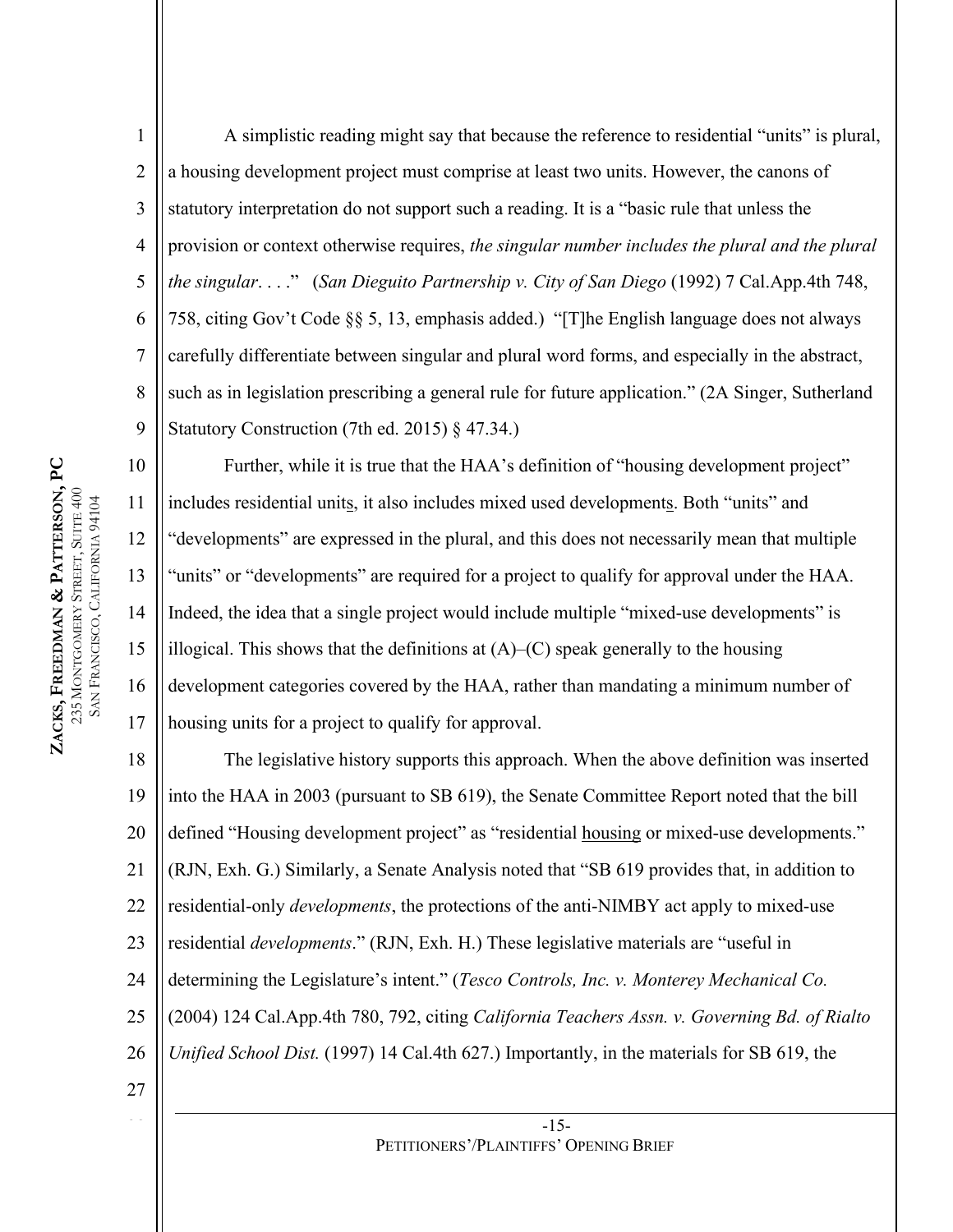1 2 3 Legislature did *not* suggest that "residential housing" is restricted to multi-unit buildings, or that a minimum number of units is required. Rather, it referred generally to residential developments, alongside mixed-use developments.

Moreover, the HAA does not require a minimum number of residential units in a "mixed-used development," but instead refers to "residential use." (Gov. Code § 65589.5(h)(2)(C).) One residential unit is a "residential use." This means that an applicant could conceivably propose a three-story mixed-used development with ground-floor retail and a residential unit on the second and third floors. This type of development would be subject to approval as a "mixed-used development" under the HAA. Excluding single-family home projects from subsection (2)(A) would create an absurd inconsistency, whereby the HAA would apply to a mixed-use development with one residential unit, but not to a single-family home by itself.

13 14 15 16 17 18 19 20 21 22 23 24 At most, it could be said that the definition of "housing development project" is ambiguous. But when ambiguity arises, a remedial statute must be interpreted in a way that effectuates its purpose and suppresses the mischief at which it is directed. (*East West Bank. v. Rio School District* (Cal. App. 2d Dist. 2015) 235 Cal.App.4th 742, 748.) Here, the purpose of the HAA is to promote the construction of housing at all income levels. (Gov. Code  $\S 65589.5(a)(1)(K)$ .) The statute itself states it is to be construed "to afford the fullest possible weight to the interest of, and the approval and provision of, housing." (Gov. Code § 65589.5(a)(1)(L)). The County's approach does the opposite, excluding *any* district zoned for single family homes only from the HAA. The County is effectively asserting that it can use restrictive zoning rules to circumvent the HAA, undermining the purpose and spirit of this law. In order to effectuate the purpose of the HAA, its definition of "housing development project" should be interpreted liberally to include single family homes.

25 26 Finally, it should be noted that the Project initially proposed *two* units. However, the Respondent wrongfully required Petitioner to remove the ADU as a precondition to Project

27

4

5

6

7

8

9

10

11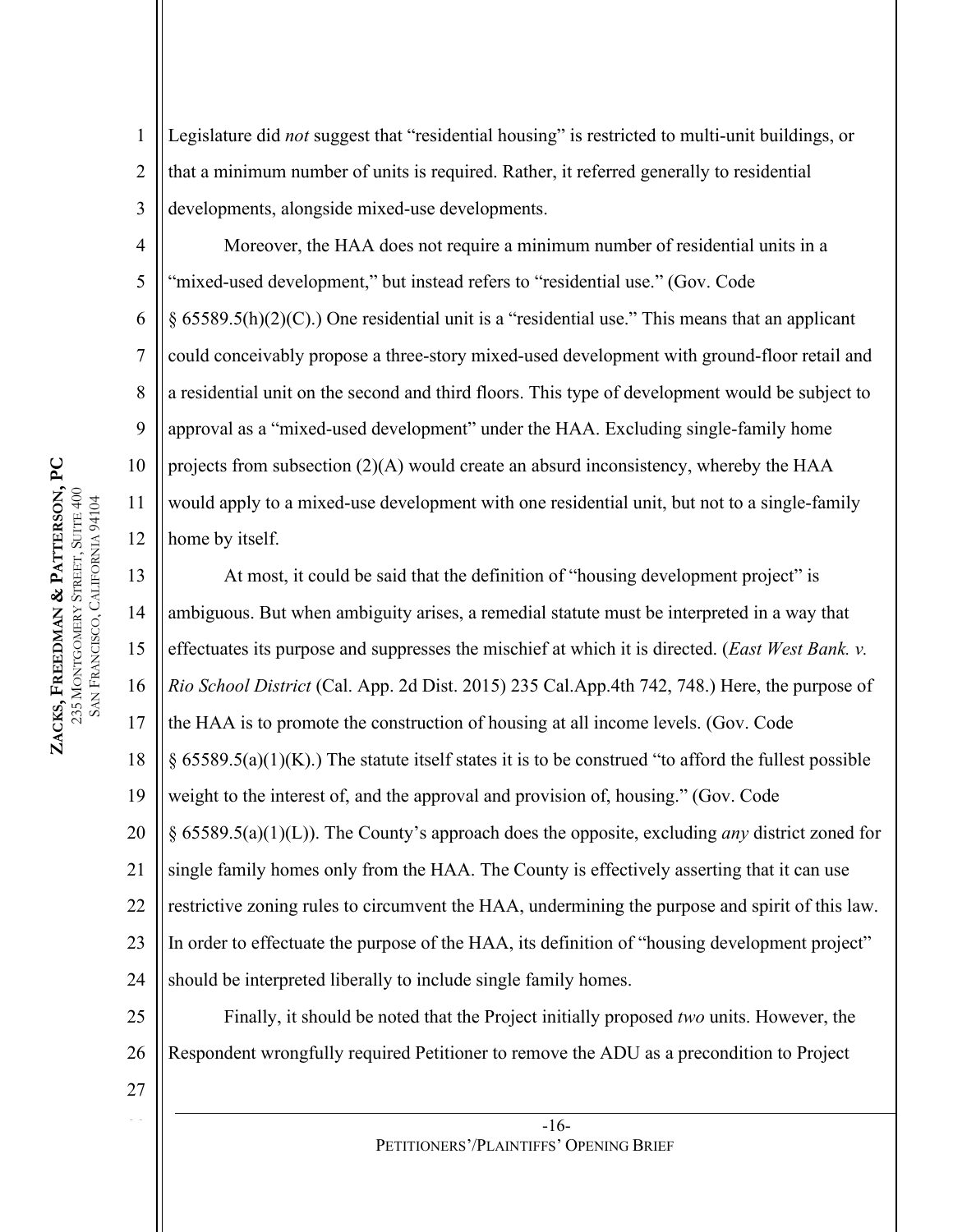| $\mathbf{1}$   | approval. (RJN, Exh. A.) Indeed, the Planning Division's approval decision spoke positively of                                           |
|----------------|------------------------------------------------------------------------------------------------------------------------------------------|
| $\overline{2}$ | the fact the Project had been downsized. (AR, 374.) Having forced Petitioner to remove the                                               |
| 3              | ADU and reduce the size of the Project, Respondent cannot now claim that the HAA does not                                                |
| $\overline{4}$ | apply to the Project – due to its own wrongful actions.                                                                                  |
| 5              | 5. The Court Should Order Approval Of The Project Because Respondent's Denial<br><b>Decision Was Made In Bad Faith.</b>                  |
| 6              | If the Court finds that Respondent has unlawfully denied the Project in violation of the                                                 |
| $\overline{7}$ | HAA, Gov. Code § $65589.5(k)(1)(A)$ provides that:                                                                                       |
| 8              | the court shall issue an order or judgment compelling                                                                                    |
| 9              | compliance with this section within 60 days, including, but not<br>limited to, an order that the local agency take action on the housing |
| 10             | development project or emergency shelter. The court may issue an<br>order or judgment directing the local agency to approve the housing  |
| 11             | development project or emergency shelter if the court finds that the                                                                     |
| 12             | local agency acted in bad faith when it disapproved or conditionally<br>approved the housing development or emergency shelter in         |
| 13             | violation of this section.                                                                                                               |
| 14             | That is, if a local agency has acted in bad faith in denying a project, the court may                                                    |
| 15             | immediately issue an order approving the project. Otherwise, the court may remand the project                                            |
| 16             | to the agency and order it to comply with the HAA within 60 days.                                                                        |
| 17             | Here, Respondent acted in bad faith, so the appropriate remedy is an order approving                                                     |
| 18             | the Project. Respondent ignored the advice of its own staff, expert consultants, and the                                                 |
| 19             | substantial evidence that the Project is code-compliant, and denied the Project for subjective                                           |
| 20             | and unlawful reasons. The true reasons for denial, as enunciated by both the Planning                                                    |
| 21             | Commission and City Council, were wholly subjective. For instance, one Planning                                                          |
| 22             | Commissioner opined that reducing the size of the Project would make it "more in line with                                               |
| 23             | the character of the homes in this neighborhood." (AR, 519.) A member of the Board said the                                              |
| 24             | Project "needs to be scaled down," but did not identify any objective basis for this requirement.                                        |
| 25             | (AR, 430.)                                                                                                                               |
| 26             | Because Respondent failed to enunciate any objective standards as a basis to deny the                                                    |
| 27             |                                                                                                                                          |
|                | $-17-$                                                                                                                                   |

PETITIONERS'/PLAINTIFFS' OPENING BRIEF